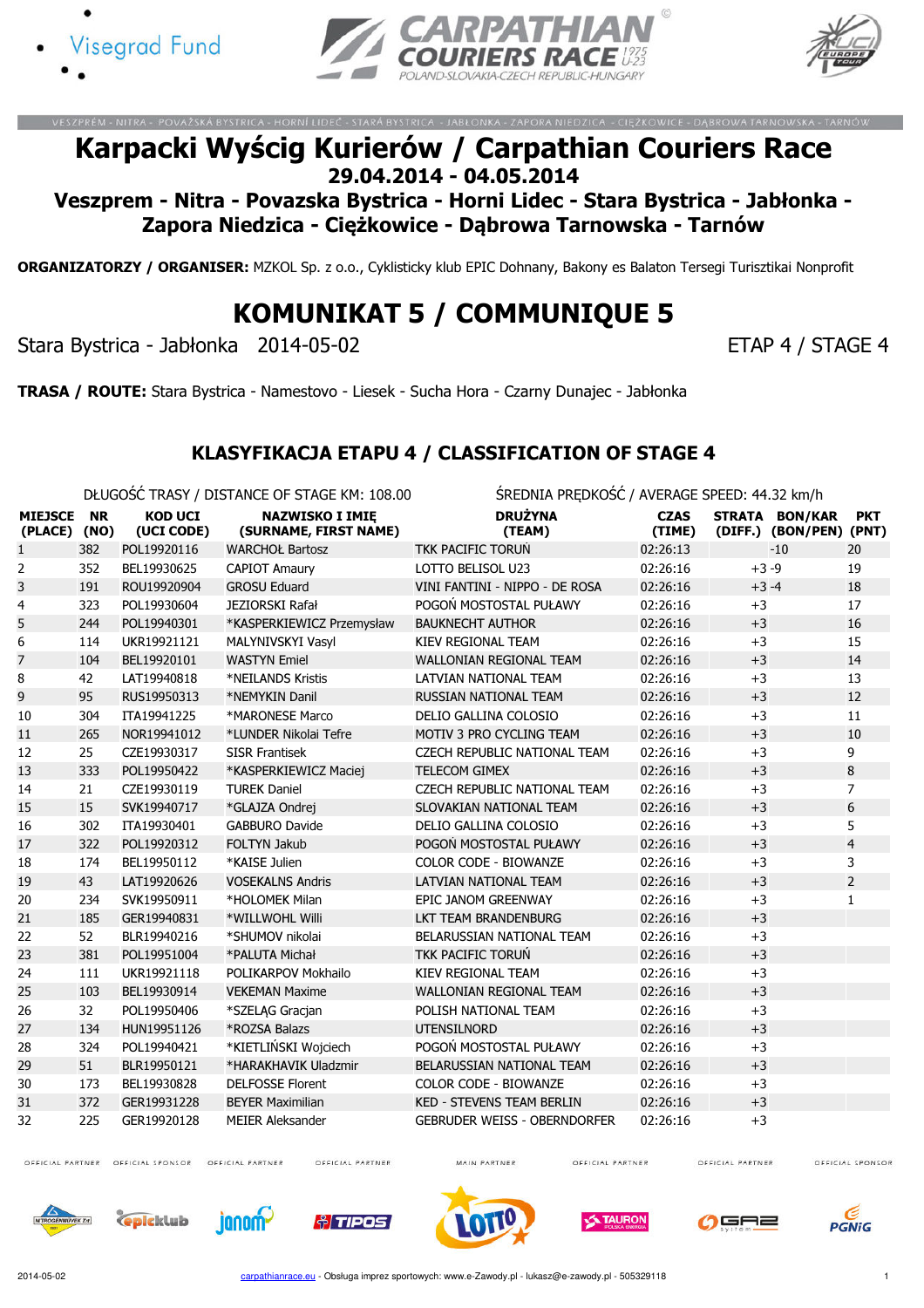- · Visegrad Fund
	-





|    |              |             |                             | VESZPRÉM - NITRA - POVAŽSKÁ BYSTRICA - HORNÍ LIDEČ - STARÁ BYSTRICA - JABŁONKA - ZAPORA NIEDZICA - CIĘŻKOWICE - DĄBROWA TARNOWSKA - TARNÓW |          |          |
|----|--------------|-------------|-----------------------------|--------------------------------------------------------------------------------------------------------------------------------------------|----------|----------|
| 33 | 341          | POL19940715 | *STOSZ Patryk               | TC CHROBRY GŁOGÓW                                                                                                                          | 02:26:16 | $+3-2$   |
| 34 | 262          | NOR19940310 | *FANDREM Sivert             | MOTIV 3 PRO CYCLING TEAM                                                                                                                   | 02:26:16 | $+3$     |
| 35 | 303          | ITA19920113 | <b>MEGGIORINI Andrea</b>    | DELIO GALLINA COLOSIO                                                                                                                      | 02:26:16 | $+3$     |
| 36 | $\mathbf{1}$ | NED19921021 | <b>HOEKSTRA Jochem</b>      | <b>CYCLINGTEAM JO PIELS</b>                                                                                                                | 02:26:16 | $+3$     |
| 37 | 301          | ITA19920316 | <b>GALLIO Giacomo</b>       | DELIO GALLINA COLOSIO                                                                                                                      | 02:26:16 | $+3$     |
| 38 | 242          | CZE19940803 | *KALOJIROS Tomas            | <b>BAUKNECHT AUTHOR</b>                                                                                                                    | 02:26:16 | $+3$     |
| 39 | 161          | ALG19920219 | HAMZA Abderahmane Mahdi     | <b>VELO CLUB SOVAC</b>                                                                                                                     | 02:26:16 | $+3$     |
| 40 | 273          | NED19920317 | <b>SANDERS Dajo</b>         | BELKIN DE JONGE RENNER                                                                                                                     | 02:26:16 | $+3$     |
| 41 | 325          | POL19920930 | <b>CZERKIES Michał</b>      | POGOŃ MOSTOSTAL PUŁAWY                                                                                                                     | 02:26:16 | $+3$     |
| 42 | 203          | CZE19950209 | *LICHNOVSKY Ludek           | <b>SKC TUFO PROSTEJOV</b>                                                                                                                  | 02:26:16 | $+3$     |
| 43 | 53           | BLR19951009 | *STROKAV Vasili             | BELARUSSIAN NATIONAL TEAM                                                                                                                  | 02:26:16 | $+3$     |
| 44 | 331          | POL19950402 | *TALAGA Patryk              | TELECOM GIMEX                                                                                                                              | 02:26:16 | $+3$     |
| 45 | 344          | POL19931217 | <b>KASPEREK Michał</b>      | TC CHROBRY GŁOGÓW                                                                                                                          | 02:26:16 | $+3$     |
| 46 | $2^{\circ}$  | NED19931202 | <b>BOUWMAN Koen</b>         | <b>CYCLINGTEAM JO PIELS</b>                                                                                                                | 02:26:16 | $+3$     |
| 47 | 152          | POL19931118 | <b>KOTT Konrad</b>          | WIBATECH FUJI ŻORY                                                                                                                         | 02:26:16 | $+3$     |
| 48 | 141          | AUT19940116 | *BOSMAN Patrick             | <b>TIROL CYCLING TEAM</b>                                                                                                                  | 02:26:16 | $+3$     |
| 49 | 275          | NED19940821 | *VERHOEVEN Mike             | BELKIN DE JONGE RENNER                                                                                                                     | 02:26:16 | $+3$     |
| 50 | 33           | POL19930910 | <b>OWSIAN Arkadiusz</b>     | POLISH NATIONAL TEAM                                                                                                                       | 02:26:16 | $+3$     |
| 51 | 353          | BEL19920203 | <b>CRAEGHS Maarten</b>      | LOTTO BELISOL U23                                                                                                                          | 02:26:16 | $+3$     |
| 52 | 321          | POL19920130 | <b>HABA Grzegorz</b>        | POGOŃ MOSTOSTAL PUŁAWY                                                                                                                     | 02:26:16 | $+3$     |
| 53 | 261          | NOR19930327 | <b>KRISTOFFERSEN Anders</b> | MOTIV 3 PRO CYCLING TEAM                                                                                                                   | 02:26:16 | $+3$     |
| 54 | 371          | GER19930107 | <b>DONATH Felix</b>         | <b>KED - STEVENS TEAM BERLIN</b>                                                                                                           | 02:26:16 | $+3$     |
| 55 | 82           | SRB19930423 | <b>DANILOVIC Marko</b>      | SERBIAN NATIONAL TEAM                                                                                                                      | 02:26:16 | $+3$     |
| 56 | 192          | SWE19920831 | <b>MAGNUSSON Kim Anton</b>  | VINI FANTINI - NIPPO - DE ROSA                                                                                                             | 02:26:16 | $+3 - 5$ |
| 57 | 222          | GER19921009 | <b>KENDLER Benedikt</b>     | <b>GEBRUDER WEISS - OBERNDORFER</b>                                                                                                        | 02:26:16 | $+3$     |
| 58 | 164          | ALG19931016 | <b>MERDJ Hamza</b>          | <b>VELO CLUB SOVAC</b>                                                                                                                     | 02:26:16 | $+3$     |
| 59 | 231          | SVK19941210 | *KOVACIK Juraj              | EPIC JANOM GREENWAY                                                                                                                        | 02:26:16 | $+3$     |
| 60 | 354          | NZL19940101 | *MCCORMICK Hayden           | LOTTO BELISOL U23                                                                                                                          | 02:26:16 | $+3$     |
| 61 | 373          | GER19941228 | *KRETSCHY Florian           | <b>KED - STEVENS TEAM BERLIN</b>                                                                                                           | 02:26:16 | $+3$     |
| 62 | 271          | NED19940507 | *BOS Maikel                 | BELKIN DE JONGE RENNER                                                                                                                     | 02:26:16 | $+3$     |
| 63 | 31           | POL19940105 | *REKITA Szymon              | POLISH NATIONAL TEAM                                                                                                                       | 02:26:16 | $+3$     |
| 64 | 342          | POL19930212 | ZAJĄC Bartosz               | TC CHROBRY GŁOGÓW                                                                                                                          | 02:26:16 | $+3$     |
| 65 | 292          | POL19920706 | <b>KORDUS Adam</b>          | TARNOVIA TARNOWO PODGÓRNE                                                                                                                  | 02:26:16 | $+3$     |
| 66 | 243          | CZE19930630 | ZECHMEISTER Tomas           | <b>BAUKNECHT AUTHOR</b>                                                                                                                    | 02:26:16 | $+3$     |
| 67 | 133          | HUN19950425 | *LENGYEL Zoltan             | <b>UTENSILNORD</b>                                                                                                                         | 02:26:16 | $+3$     |
| 68 | 184          | GER19940919 | *SOBALLA Carl               | LKT TEAM BRANDENBURG                                                                                                                       | 02:26:16 | $+3$     |
| 69 | 355          | BEL19950121 | *VANDERAERDEN Massimo       | LOTTO BELISOL U23                                                                                                                          | 02:26:16 | $+3$     |
| 70 | 175          | BEL19950717 | *MERTZ Remy                 | COLOR CODE - BIOWANZE                                                                                                                      | 02:26:16 | $+3$     |
| 71 | 172          | BEL19930624 | <b>WARNIER Antoine</b>      | COLOR CODE - BIOWANZE                                                                                                                      | 02:26:16 | $+3$     |
| 72 | 183          | GER19930625 | <b>KOCH Janas</b>           | LKT TEAM BRANDENBURG                                                                                                                       | 02:26:16 | $+3$     |
| 73 | 81           | SRB19940309 | *BORISAVLJEVIC Milos        | SERBIAN NATIONAL TEAM                                                                                                                      | 02:26:16 | $+3$     |
| 74 | 194          | AUT19930310 | <b>PAULUS Daniel</b>        | VINI FANTINI - NIPPO - DE ROSA                                                                                                             | 02:26:16 | $+3$     |
| 75 | 143          | AUT19950304 | *SCHIPFLINGER Florian       | <b>TIROL CYCLING TEAM</b>                                                                                                                  | 02:26:16 | $+3$     |
| 76 | 102          | BEL19931205 | <b>CONVENS Louis</b>        | WALLONIAN REGIONAL TEAM                                                                                                                    | 02:26:16 | $+3$     |
| 77 | 101          | BEL19930919 | CARNEVALI Jean-Albert       | WALLONIAN REGIONAL TEAM                                                                                                                    | 02:26:16 | $+3$     |
| 78 | 241          | CZE19920611 | DVORSKY David               | <b>BAUKNECHT AUTHOR</b>                                                                                                                    | 02:26:16 | $+3$     |
| 79 | 74           | UKR19930909 | <b>SHEVTCHUK Roman</b>      | UKRAINIAN NATIONAL TEAM                                                                                                                    | 02:26:16 | $+3$     |
| 80 | 205          | CZE19931204 | ZAHALKA Matej               | <b>SKC TUFO PROSTEJOV</b>                                                                                                                  | 02:26:16 | $+3$     |
| 81 | 22           | CZE19930823 | <b>CHLUPAC Dominik</b>      | CZECH REPUBLIC NATIONAL TEAM                                                                                                               | 02:26:16 | $+3$     |
| 82 | 351          | GBR19920103 | <b>MCLAY Daniel</b>         | LOTTO BELISOL U23                                                                                                                          | 02:26:16 | $+3 - 1$ |
| 83 | 72           | UKR19950302 | *KREMINSKYI Vladyslav       | UKRAINIAN NATIONAL TEAM                                                                                                                    | 02:26:16 | $+3$     |
| 84 | 44           | LAT19950123 | *PODANS Andrejs             | LATVIAN NATIONAL TEAM                                                                                                                      | 02:26:16 | $+3$     |
| 85 | 345          | POL19940602 | *SUCHECKI Krzysztof         | TC CHROBRY GŁOGÓW                                                                                                                          | 02:26:16 | $+3$     |
| 86 | 224          | AUT19920526 | <b>KUEN Maximilian</b>      | GEBRUDER WEISS - OBERNDORFER                                                                                                               | 02:26:16 | $+3$     |
| 87 | 221          | AUT19931104 | <b>GOGL Michael</b>         | GEBRUDER WEISS - OBERNDORFER                                                                                                               | 02:26:16 | $+3$     |
|    |              |             |                             |                                                                                                                                            |          |          |

OFFICIAL PARTNER OFFICIAL SPONSOR OFFICIAL PARTNER

OFFICIAL PARTNER

MAIN PARTNER

OFFICIAL PARTNER

OFFICIAL PARTNER













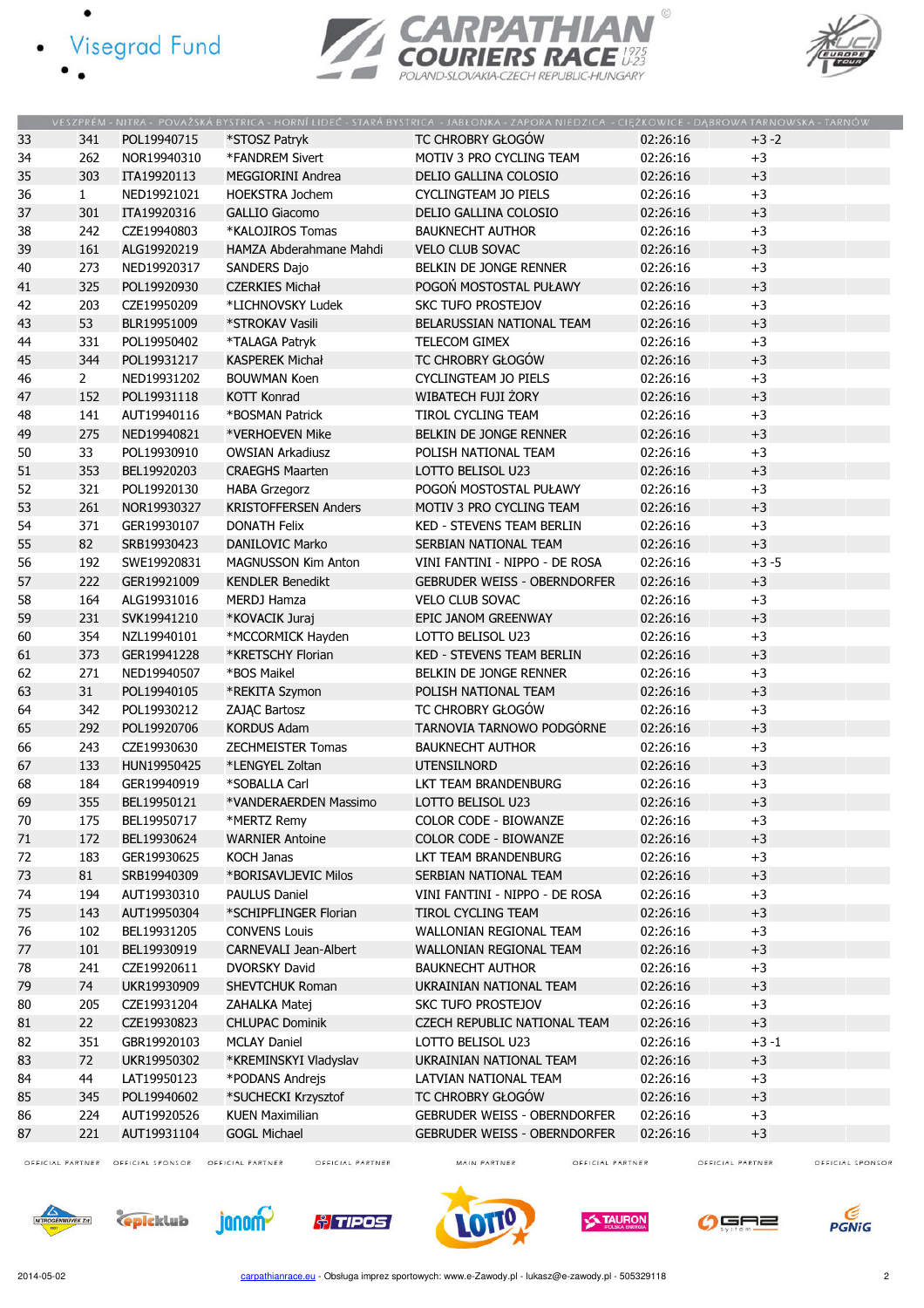- · Visegrad Fund
	-





|        |                |             |                           | VESZPRÉM - NITRA - POVAŽSKÁ BYSTRICA - HORNÍ LIDEČ - STARÁ BYSTRICA - JABŁONKA - ZAPORA NIEDZICA - CIĘŻKOWICE - DĄBROWA TARNOWSKA - TARNÓW |          |           |
|--------|----------------|-------------|---------------------------|--------------------------------------------------------------------------------------------------------------------------------------------|----------|-----------|
| 88     | 34             | POL19940310 | *MICKIEWICZ Tomasz        | POLISH NATIONAL TEAM                                                                                                                       | 02:26:16 | $+3$      |
| 89     | 142            | AUT19940404 | *MUHLBERGER Gregor        | <b>TIROL CYCLING TEAM</b>                                                                                                                  | 02:26:16 | $+3$      |
| $90\,$ | 91             | RUS19950105 | *ROZIN Sergei             | RUSSIAN NATIONAL TEAM                                                                                                                      | 02:26:16 | $+3$      |
| 91     | 274            | NED19921201 | <b>BAL Tom</b>            | BELKIN DE JONGE RENNER                                                                                                                     | 02:26:16 | $+3 + 10$ |
| 92     | 145            | AUT19950121 | *WACHTER Alexander        | TIROL CYCLING TEAM                                                                                                                         | 02:26:16 | $+3$      |
| 93     | 115            | UKR19920222 | <b>KASIANOV Oleksii</b>   | KIEV REGIONAL TEAM                                                                                                                         | 02:26:16 | $+3$      |
| 94     | 385            | POL19930108 | FRANCZAK Wojciech         | TKK PACIFIC TORUŃ                                                                                                                          | 02:26:16 | $+3$      |
| 95     | 171            | BEL19930901 | <b>KERF Jerome</b>        | <b>COLOR CODE - BIOWANZE</b>                                                                                                               | 02:26:16 | $+3$      |
| 96     | 201            | CZE19920731 | FILIP Jakub               | <b>SKC TUFO PROSTEJOV</b>                                                                                                                  | 02:26:16 | $+3$      |
| 97     | 24             | CZE19950531 | *SCHLEGEL Michal          | <b>CZECH REPUBLIC NATIONAL TEAM</b>                                                                                                        | 02:26:16 | $+3$      |
| 98     | 305            | ITA19920118 | <b>BIANCHINI Paolo</b>    | DELIO GALLINA COLOSIO                                                                                                                      | 02:26:16 | $+3$      |
| 99     | 223            | CZE19920401 | <b>KOUDELA Tomas</b>      | <b>GEBRUDER WEISS - OBERNDORFER</b>                                                                                                        | 02:26:16 | $+3$      |
| 100    | 105            | BEL19930128 | TOUQUET Joren             | WALLONIAN REGIONAL TEAM                                                                                                                    | 02:26:16 | $+3$      |
| 101    | 73             | UKR19941113 | *LUTSYSHYN Roman          | UKRAINIAN NATIONAL TEAM                                                                                                                    | 02:26:16 | $+3$      |
| 102    | 252            | SVK19940630 | *DASKO Mario              | <b>DUKLA TRENCIN TREK</b>                                                                                                                  | 02:26:16 | $+3$      |
| 103    | 313            | NED19931004 | <b>KOEDIJK Matthijs</b>   | CYCLINGTEAM DE IJSSELSTREEK                                                                                                                | 02:26:16 | $+3$      |
| 104    | 232            | SVK19930125 | CHALUPCIK Jan             | EPIC JANOM GREENWAY                                                                                                                        | 02:26:16 | $+3$      |
| 105    | 153            | POL19940608 | *JAROMIN Piotr            | WIBATECH FUJI ŻORY                                                                                                                         | 02:26:16 | $+3$      |
| 106    | 374            | GER19920129 | <b>WOTSCHKE Sebastian</b> | <b>KED - STEVENS TEAM BERLIN</b>                                                                                                           | 02:26:16 | $+3$      |
| 107    | $\overline{4}$ | NED19930815 | <b>BRUSSELMAN Twan</b>    | CYCLINGTEAM JO PIELS                                                                                                                       | 02:26:16 | $+3$      |
| 108    | 315            | NED19930316 | <b>VAN ENGELEN Ande</b>   | CYCLINGTEAM DE IJSSELSTREEK                                                                                                                | 02:26:16 | $+3$      |
| 109    | 332            | POL19950217 | *BROŻYNA Piotr            | TELECOM GIMEX                                                                                                                              | 02:26:16 | $+3$      |
| 110    | 384            | POL19940719 | *KUCHAREK Adrian          | TKK PACIFIC TORUŃ                                                                                                                          | 02:26:16 | $+3$      |
| 111    | 83             | SRB19940506 | *STEFANOVIC Stefan        | SERBIAN NATIONAL TEAM                                                                                                                      | 02:26:16 | $+3$      |
| 112    | 182            | GER19950523 | *BERGER Leon              | LKT TEAM BRANDENBURG                                                                                                                       | 02:26:16 | $+3$      |
| 113    | 23             | CZE19930209 | <b>HAMPL Petr</b>         | <b>CZECH REPUBLIC NATIONAL TEAM</b>                                                                                                        | 02:26:16 | $+3$      |
| 114    | 181            | GER19950109 | *SCHULZE Julian           | LKT TEAM BRANDENBURG                                                                                                                       | 02:26:16 | $+3$      |
| 115    | 195            | JPN19930915 | KOISHI Yuma               | VINI FANTINI - NIPPO - DE ROSA                                                                                                             | 02:26:16 | $+3$      |
| 116    | 263            | NOR19940206 | *HAKENRUD Anders Lie      | MOTIV 3 PRO CYCLING TEAM                                                                                                                   | 02:26:16 | $+3$      |
| 117    | 343            | POL19930220 |                           | TC CHROBRY GŁOGÓW                                                                                                                          | 02:26:16 | $+3$      |
|        | 11             |             | <b>KRAKOWIAK Norbert</b>  |                                                                                                                                            | 02:26:16 | $+3$      |
| 118    |                | SVK19920725 | SCHWABIK Johann           | SLOVAKIAN NATIONAL TEAM                                                                                                                    |          |           |
| 119    | 5              | NED19920314 | <b>REINDERS Elmar</b>     | CYCLINGTEAM JO PIELS                                                                                                                       | 02:26:16 | $+3$      |
| 120    | 264            | NOR19940501 | *KLEIVEN Njal Eivind      | MOTIV 3 PRO CYCLING TEAM                                                                                                                   | 02:26:16 | $+3$      |
| 121    | 335            | COL19930704 | RIOS Cristian             | <b>TELECOM GIMEX</b>                                                                                                                       | 02:26:16 | $+3 -4$   |
| 122    | 365            | HUN19930302 | <b>VARGA Peter</b>        | MUGENRACE TEAM PROLOG                                                                                                                      | 02:26:16 | $+3$      |
| 123    | 45             | LAT19941211 | *BEITANS Krisjanis        | LATVIAN NATIONAL TEAM                                                                                                                      | 02:26:16 | $+3$      |
| 124    | 144            | AUT19940127 | *SCHULTUS Patric          | TIROL CYCLING TEAM                                                                                                                         | 02:26:16 | $+3$      |
| 125    | 113            | UKR19920928 | <b>BUZYLE Roman</b>       | KIEV REGIONAL TEAM                                                                                                                         | 02:26:16 | $+3-3$    |
| 126    | 251            | SVK19940112 | *BASKA Erik               | DUKLA TRENCIN TREK                                                                                                                         | 02:26:16 | $+3$      |
| 127    | 245            | CZE19920606 | KADUCH Jan                | <b>BAUKNECHT AUTHOR</b>                                                                                                                    | 02:26:16 | $+3$      |
| 128    | 3              | NED19921114 | VAN RHEE Joey             | CYCLINGTEAM JO PIELS                                                                                                                       | 02:26:16 | $+3$      |
| 129    | 41             | LAT19921029 | <b>LIEPINS Emils</b>      | LATVIAN NATIONAL TEAM                                                                                                                      | 02:26:16 | $+3$      |
| 130    | 383            | POL19920417 | <b>OBORSKI Dominik</b>    | TKK PACIFIC TORUŃ                                                                                                                          | 02:26:16 | $+3$      |
| 131    | 291            | POL19941004 | *HERCOG Jakub             | TARNOVIA TARNOWO PODGÓRNE                                                                                                                  | 02:38:06 | $+11:53$  |
| 132    | 71             | UKR19951012 | *GLADYSH Roman            | UKRAINIAN NATIONAL TEAM                                                                                                                    | 02:38:09 | $+11:56$  |
| 133    | 312            | NED19920719 | VAN DE PUT Peter          | CYCLINGTEAM DE IJSSELSTREEK                                                                                                                | 02:38:09 | $+11:56$  |
| 134    | 294            | POL19950311 | *KRZYWDA Patryk           | TARNOVIA TARNOWO PODGÓRNE                                                                                                                  | 02:38:09 | $+11:56$  |
| 135    | 272            | NED19950703 | *VID BOGAERT Sem          | BELKIN DE JONGE RENNER                                                                                                                     | 02:38:09 | $+11:56$  |
| 136    | 93             | RUS19930713 | <b>SHAYMURATOV Artur</b>  | RUSSIAN NATIONAL TEAM                                                                                                                      | 02:38:09 | $+11:56$  |
| 137    | 233            | SVK19940206 | *LAJCHA Juraj             | EPIC JANOM GREENWAY                                                                                                                        | 02:38:09 | $+11:56$  |
| 138    | 55             | BLR19921119 | <b>PADALIAK Pavel</b>     | BELARUSSIAN NATIONAL TEAM                                                                                                                  | 02:38:09 | $+11:56$  |
| 139    | 92             | RUS19940704 | *STEPANOV Aleksandr       | RUSSIAN NATIONAL TEAM                                                                                                                      | 02:38:09 | $+11:56$  |
| 140    | 35             | POL19951124 | *PAWLAK Tobiasz           | POLISH NATIONAL TEAM                                                                                                                       | 02:38:09 | $+11:56$  |
| 141    | 314            | NED19950916 | *COSTER Kevin             | CYCLINGTEAM DE IJSSELSTREEK                                                                                                                | 02:38:09 | $+11:56$  |
| 142    | 193            | JPN19920108 | <b>KUROEDA Shiki</b>      | VINI FANTINI - NIPPO - DE ROSA                                                                                                             | 02:38:09 | $+11:56$  |

OFFICIAL PARTNER OFFICIAL SPONSOR OFFICIAL PARTNER

OFFICIAL PARTNER

MAIN PARTNER

OFFICIAL PARTNER

OFFICIAL PARTNER OFFICIAL SPONSOR













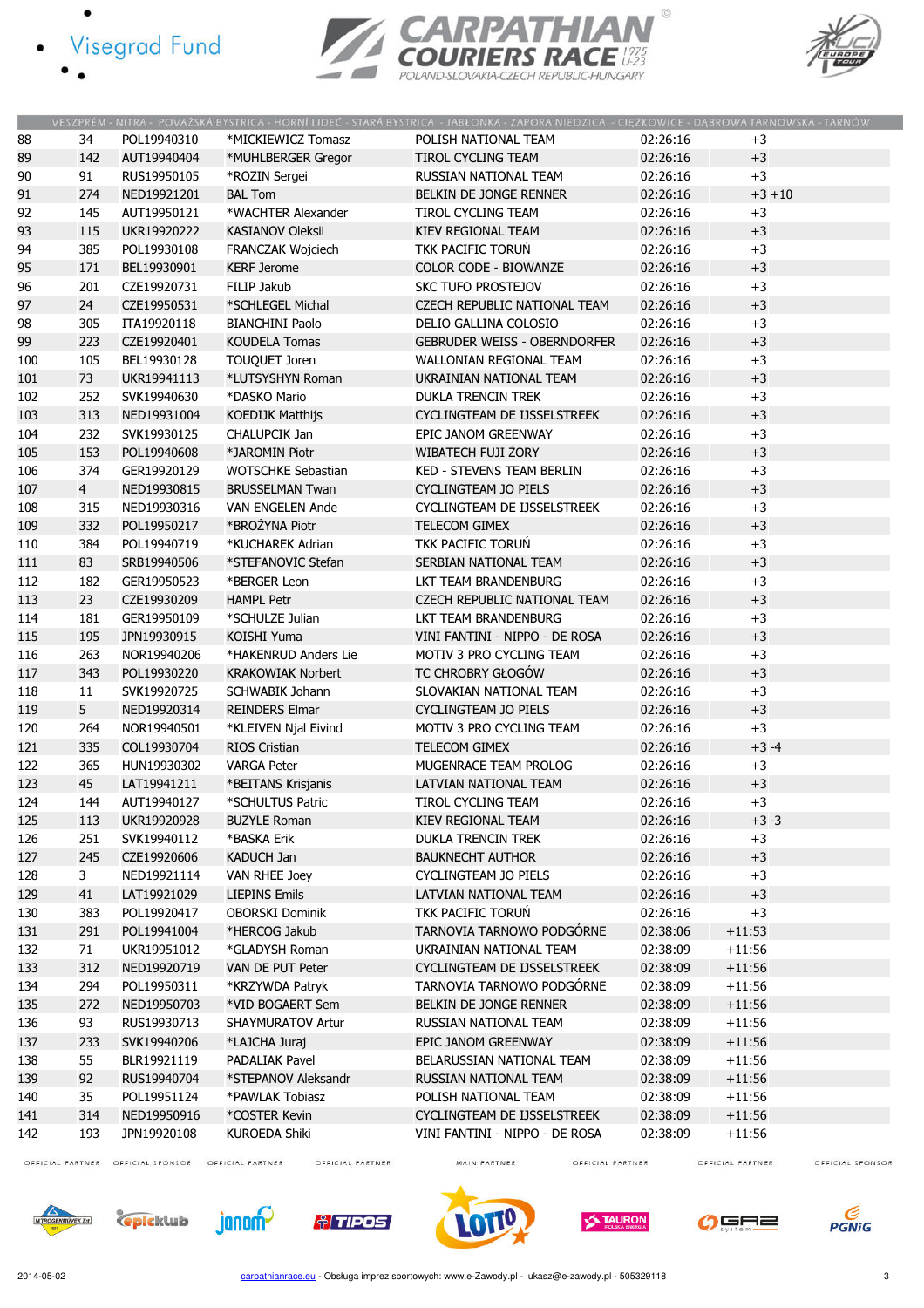







|     |     |             |                       | VESZPRÉM - NITRA - POVAŽSKÁ BYSTRICA - HORNÍ LIDEČ - STARÁ BYSTRICA - JABLONKA - ZAPORA NIEDZICA - CIEŽKOWICE - DABROWA TARNOWSKA - TARNÓW |            |          |
|-----|-----|-------------|-----------------------|--------------------------------------------------------------------------------------------------------------------------------------------|------------|----------|
| 143 | 12  | SVK19950911 | *HARAG Tomas          | SLOVAKIAN NATIONAL TEAM                                                                                                                    | 02:38:09   | $+11:56$ |
|     | 13  | SVK19931015 | <b>JUHANIAK Kamil</b> | SLOVAKIAN NATIONAL TEAM                                                                                                                    | <b>DNF</b> |          |
|     | 154 | POL19951027 | *ROWICKI Wojciech     | WIBATECH FUJI ŻORY                                                                                                                         | <b>DNF</b> |          |
|     | 293 | POL19950218 | *WILGUS Wojciech      | TARNOVIA TARNOWO PODGÓRNE                                                                                                                  | <b>DNF</b> |          |
|     | 132 | HUN19940214 | *KENYERES Abel        | <b>UTENSILNORD</b>                                                                                                                         | <b>DNF</b> |          |
|     | 375 | GER19930406 | ZWINGENBERGER Philipp | <b>KED - STEVENS TEAM BERLIN</b>                                                                                                           | <b>DNF</b> |          |
|     | 202 | CZE19920713 | <b>VRAZEL Viktor</b>  | <b>SKC TUFO PROSTEJOV</b>                                                                                                                  | <b>DNS</b> |          |
|     | 235 | SVK19950314 | *DUBEN Martin         | EPIC JANOM GREENWAY                                                                                                                        | <b>DNS</b> |          |
|     | 253 | SVK19940210 | *MALOVEC Lubos        | <b>DUKLA TRENCIN TREK</b>                                                                                                                  | <b>DNS</b> |          |
|     | 254 | SVK19920519 | <b>TARAGEL Filip</b>  | <b>DUKLA TRENCIN TREK</b>                                                                                                                  | <b>DNS</b> |          |

# ZAWODNICY / RIDERS

| <b>WYSTARTOWAŁO / STARTING</b>       | 148 |
|--------------------------------------|-----|
| <b>UKOŃCZYŁO / FINISHING</b>         | 143 |
| POZA LIMITEM / OUT OF TIME LIMITS    | n   |
| ZDYSKWALIFIKOWANO / DISQUALIFICATE 0 |     |

## KLASYFIKACJA DRUŻYNOWA ETAPU 4 / TEAM CLASSIFICATION OF STAGE 4

| <b>MIEJSCE</b><br>(PLACE) | <b>KOD UCI</b><br>(UCI CODE) | <b>DRUŻYNA</b><br>(TEAM)            | <b>KRAJ</b><br>(COUNTRY) | <b>CZAS</b><br>(TIME) | <b>STRATA</b><br>(DIFF.) |
|---------------------------|------------------------------|-------------------------------------|--------------------------|-----------------------|--------------------------|
| 1                         | PAC                          | <b>TKK PACIFIC TORUŃ</b>            | POL                      | 07:18:45              |                          |
| $\overline{2}$            | <b>PMP</b>                   | POGOŃ MOSTOSTAL PUŁAWY              | POL                      | 07:18:48              | $+3$                     |
| 3                         | <b>DEL</b>                   | DELIO GALLINA COLOSIO               | <b>ITA</b>               | 07:18:48              | $+3$                     |
| 4                         | <b>BLR</b>                   | BELARUSSIAN NATIONAL TEAM           | <b>BLR</b>               | 07:18:48              | $+3$                     |
| 5                         | <b>MPC</b>                   | MOTIV 3 PRO CYCLING TEAM            | <b>NOR</b>               | 07:18:48              | $+3$                     |
| 6                         | <b>CZE</b>                   | <b>CZECH REPUBLIC NATIONAL TEAM</b> | <b>CZE</b>               | 07:18:48              | $+3$                     |
| 7                         | <b>WAL</b>                   | <b>WALLONIAN REGIONAL TEAM</b>      | <b>BEL</b>               | 07:18:48              | $+3$                     |
| 8                         | <b>BAU</b>                   | <b>BAUKNECHT AUTHOR</b>             | <b>CZE</b>               | 07:18:48              | $+3$                     |
| 9                         | LAT                          | LATVIAN NATIONAL TEAM               | LAT                      | 07:18:48              | $+3$                     |
| 10                        | <b>LBL</b>                   | LOTTO BELISOL U23                   | <b>BEL</b>               | 07:18:48              | $+3$                     |
| 11                        | <b>CCB</b>                   | COLOR CODE - BIOWANZE               | <b>BEL</b>               | 07:18:48              | $+3$                     |
| 12                        | KIV                          | KIEV REGIONAL TEAM                  | <b>UKR</b>               | 07:18:48              | $+3$                     |
| 13                        | <b>VFN</b>                   | VINI FANTINI - NIPPO - DE ROSA      | <b>JPN</b>               | 07:18:48              | $+3$                     |
| 14                        | POL                          | POLISH NATIONAL TEAM                | <b>POL</b>               | 07:18:48              | $+3$                     |
| 15                        | <b>CLG</b>                   | TC CHROBRY GŁOGÓW                   | POL                      | 07:18:48              | $+3$                     |
| 16                        | <b>KED</b>                   | <b>KED - STEVENS TEAM BERLIN</b>    | <b>GER</b>               | 07:18:48              | $+3$                     |
| 17                        | <b>JOR</b>                   | BELKIN DE JONGE RENNER              | <b>NED</b>               | 07:18:48              | $+3$                     |
| 18                        | <b>LKT</b>                   | <b>LKT TEAM BRANDENBURG</b>         | <b>GER</b>               | 07:18:48              | $+3$                     |
| 19                        | <b>TMG</b>                   | <b>TELECOM GIMEX</b>                | <b>ESP</b>               | 07:18:48              | $+3$                     |
| 20                        | <b>GWO</b>                   | <b>GEBRUDER WEISS - OBERNDORFER</b> | <b>AUT</b>               | 07:18:48              | $+3$                     |
| 21                        | <b>JAN</b>                   | EPIC JANOM GREENWAY                 | <b>SVK</b>               | 07:18:48              | $+3$                     |
| 22                        | <b>CJP</b>                   | <b>CYCLINGTEAM JO PIELS</b>         | <b>NED</b>               | 07:18:48              | $+3$                     |
| 23                        | <b>TIR</b>                   | <b>TIROL CYCLING TEAM</b>           | <b>AUT</b>               | 07:18:48              | $+3$                     |
| 24                        | <b>SKC</b>                   | <b>SKC TUFO PROSTEJOV</b>           | <b>CZE</b>               | 07:18:48              | $+3$                     |
| 25                        | <b>SRB</b>                   | SERBIAN NATIONAL TEAM               | <b>SRB</b>               | 07:18:48              | $+3$                     |
| 26                        | <b>UKR</b>                   | UKRAINIAN NATIONAL TEAM             | <b>UKR</b>               | 07:18:48              | $+3$                     |
| 27                        | <b>RUS</b>                   | RUSSIAN NATIONAL TEAM               | <b>RUS</b>               | 07:30:41              | $+11:56$                 |
| 28                        | <b>SVK</b>                   | SLOVAKIAN NATIONAL TEAM             | <b>SVK</b>               | 07:30:41              | $+11:56$                 |
| 29                        | IJS                          | CYCLINGTEAM DE IJSSELSTREEK         | <b>NED</b>               | 07:30:41              | $+11:56$                 |
| 30                        | <b>TAR</b>                   | TARNOVIA TARNOWO PODGÓRNE           | POL                      | 07:42:31              | $+23:46$                 |

OFFICIAL PARTNER OFFICIAL SPONSOR OFFICIAL PARTNER

OFFICIAL PARTNER

MAIN PARTNER

OFFICIAL PARTNER

OFFICIAL PARTNER













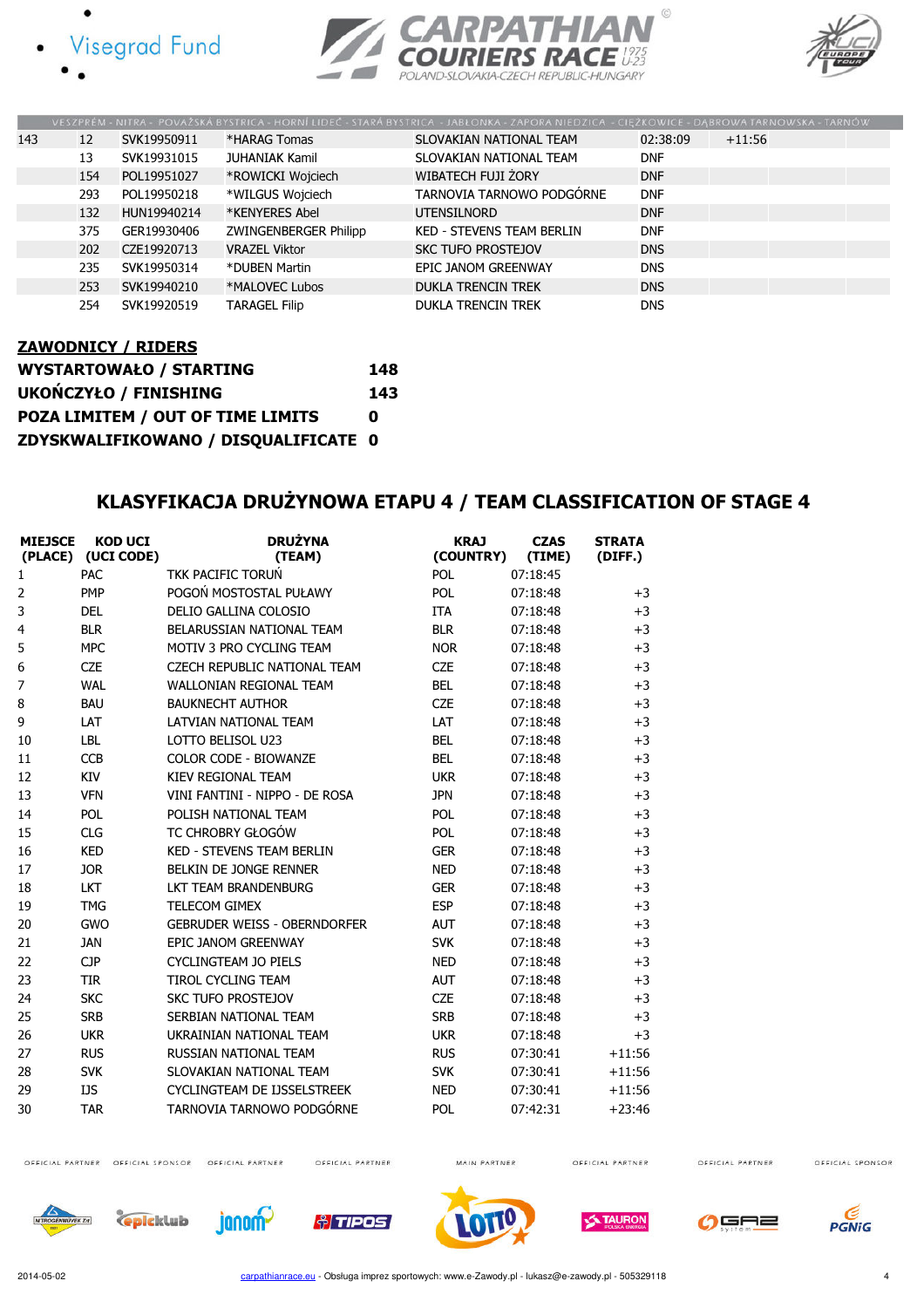





#### VESZPRÉM - NITRA - POVAŽSKÁ BYSTRICA - HORNÍ LIDEČ - STARÁ BYSTRICA - JABŁONKA - ZAPORA NIEDZICA - CIĘŻKOWICE - DĄBROWA TARNOWSKA - TARNÓW GÓRSKIE PREMIE NA ETAPIE 4 / MOUNTAIN PREMIUM ON STAGE 4

|                           | 14 KM Oravska Lesna      |                                                 |                              |                       |                             |  |  |  |  |
|---------------------------|--------------------------|-------------------------------------------------|------------------------------|-----------------------|-----------------------------|--|--|--|--|
| <b>MIEJSCE</b><br>(PLACE) | <b>NUMER</b><br>(NUMBER) | <b>NAZWISKO I IMIE</b><br>(SURNAME, FIRST NAME) | <b>DRUŻYNA</b><br>(TEAM)     | <b>PKT</b><br>(POINT) | <b>BON/KAR</b><br>(BON/PEN) |  |  |  |  |
|                           | 341                      | Patryk Stosz                                    | TC CHROBRY GŁOGÓW            |                       | 0 s.                        |  |  |  |  |
|                           |                          | Koen Bouwman                                    | <b>CYCLINGTEAM JO PIELS</b>  |                       | 0 s.                        |  |  |  |  |
|                           | 23                       | Petr Hampl                                      | CZECH REPUBLIC NATIONAL TEAM |                       | 0 s.                        |  |  |  |  |

## LOTNE PREMIE NA ETAPIE 4 / INTERMEDIATE SPRINTS ON STAGE 4

|                           | 48 KM Namestovo                  |                                                               |                                |                       |                                     |
|---------------------------|----------------------------------|---------------------------------------------------------------|--------------------------------|-----------------------|-------------------------------------|
| <b>MIEJSCE</b>            | <b>NUMER</b><br>(PLACE) (NUMBER) | <b>NAZWISKO I IMIĘ</b><br>(SURNAME, FIRST NAME)               | <b>DRUŻYNA</b><br>(TEAM)       | <b>PKT</b><br>(POINT) | <b>BON/KAR</b><br>(BON/PEN)         |
| 1                         | 352                              | Amaury Capiot                                                 | LOTTO BELISOL U23              | 3                     | $-3$ s.                             |
| 2                         | 341                              | Patryk Stosz                                                  | TC CHROBRY GŁOGÓW              | 2                     | $-2$ s.                             |
| 3                         | 351                              | Daniel McLay                                                  | LOTTO BELISOL U23              | $\mathbf{1}$          | $-1$ s.                             |
| 73 KM Liesek              |                                  |                                                               |                                |                       |                                     |
| <b>MIEJSCE</b><br>(PLACE) | <b>NUMER</b><br>(NUMBER)         | <b>NAZWISKO I IMIE</b><br>(SURNAME, FIRST NAME)               | <b>DRUŻYNA</b><br>(TEAM)       | <b>PKT</b><br>(POINT) | <b>BON/KAR</b><br>(BON/PEN)         |
| 1                         | 192                              | Kim Anton Magnusson                                           | VINI FANTINI - NIPPO - DE ROSA | 3                     | $-3$ s.                             |
| 2                         | 113                              | Roman Buzyle                                                  | KIEV REGIONAL TEAM             | $\overline{2}$        | $-2$ s.                             |
| 3                         | 335                              | Cristian Rios                                                 | <b>TELECOM GIMEX</b>           | $\mathbf{1}$          | $-1$ s.                             |
|                           | 93 KM Czarny Dunajec             |                                                               |                                |                       |                                     |
| <b>MIEJSCE</b><br>(PLACE) | <b>NUMER</b><br>(NUMBER)         | <b>NAZWISKO I IMIE</b><br>(SURNAME, FIRST NAME)               | <b>DRUŻYNA</b><br>(TEAM)       | <b>PKT</b>            | <b>BON/KAR</b><br>(POINT) (BON/PEN) |
| 1                         | 335                              | Cristian Rios                                                 | <b>TELECOM GIMEX</b>           | 3                     | $-3$ s.                             |
| 2                         | 192                              | Kim Anton Magnusson                                           | VINI FANTINI - NIPPO - DE ROSA | $\overline{2}$        | $-2$ s.                             |
| 3                         | 113                              | Roman Buzyle                                                  | KIEV REGIONAL TEAM             | $\mathbf{1}$          | $-1$ s.                             |
| <b>MIEJSCE</b>            | <b>NUMER</b>                     | 83 KM Sucha Hora - Premia Specjalna<br><b>NAZWISKO I IMIE</b> | <b>DRUŻYNA</b>                 | <b>PKT</b>            | <b>BON/KAR</b>                      |
| 1                         | (PLACE) (NUMBER)<br>335          | (SURNAME, FIRST NAME)<br>Cristian Rios                        | (TEAM)<br><b>TELECOM GIMEX</b> | (POINT)<br>0          | (BON/PEN)<br>0s                     |

#### KLASYFIKACJA GENERALNA PO ETAPIE 4 / GENERAL CLASSIFICATION AFTER STAGE 4

DŁUGOŚĆ TRASY / DISTANCE OF STAGE KM: 401.00 ŚREDNIA PRĘDKOŚĆ / AVERAGE SPEED: 44.55 km/h

| <b>MIEJSCE</b><br>(PLACE) | <b>NR</b><br>(NO) | <b>KOD UCI</b><br>(UCI CODE) | <b>NAZWISKO I IMIE</b><br>(SURNAME, FIRST NAME) | <b>DRUŽYNA</b><br>(TEAM)       | <b>CZAS</b><br>(TIMI |
|---------------------------|-------------------|------------------------------|-------------------------------------------------|--------------------------------|----------------------|
| 1                         | 142               | AUT19940404                  | *MUHLBERGER Gregor                              | TIROL CYCLING TEAM             | 09:00:02             |
| $\mathbf{2}$              | 191               | ROU19920904                  | <b>GROSU Eduard</b>                             | VINI FANTINI - NIPPO - DE ROSA | 09:00:33             |
| 3                         |                   | NED19931202                  | <b>BOUWMAN Koen</b>                             | CYCLINGTEAM JO PIELS           | 09:00:42             |
| 4                         | 244               | POL19940301                  | *KASPERKIEWICZ Przemysław                       | <b>BAUKNECHT AUTHOR</b>        | 09:00:44             |
| 5                         |                   | NED19921021                  | <b>HOEKSTRA Jochem</b>                          | CYCLINGTEAM JO PIELS           | 09:01:08             |
| 6                         | 101               | BEL19930919                  | <b>CARNEVALI Jean-Albert</b>                    | <b>WALLONIAN REGIONAL TEAM</b> | 09:01:15             |
|                           | 172               | BEL19930624                  | <b>WARNIER Antoine</b>                          | <b>COLOR CODE - BIOWANZE</b>   | 09:01:17             |

janom-

| <b>MIEJSCE</b><br>(PLACE) | <b>NR</b><br>(NO) | <b>KOD UCI</b><br>(UCI CODE) | <b>NAZWISKO I IMIE</b><br>(SURNAME, FIRST NAME) | <b>DRUŻYNA</b><br>(TEAM)       | <b>CZAS</b><br>(TIME) | <b>STRATA</b><br>(DIFF.) |
|---------------------------|-------------------|------------------------------|-------------------------------------------------|--------------------------------|-----------------------|--------------------------|
|                           | 142               | AUT19940404                  | *MUHLBERGER Gregor                              | TIROL CYCLING TEAM             | 09:00:02              |                          |
| $\mathbf{2}$              | 191               | ROU19920904                  | <b>GROSU Eduard</b>                             | VINI FANTINI - NIPPO - DE ROSA | 09:00:33              | $+31$                    |
| 3.                        |                   | NED19931202                  | <b>BOUWMAN Koen</b>                             | CYCLINGTEAM JO PIELS           | 09:00:42              | $+40$                    |
| 4                         | 244               | POL19940301                  | *KASPERKIEWICZ Przemysław                       | <b>BAUKNECHT AUTHOR</b>        | 09:00:44              | $+42$                    |
| 5.                        |                   | NED19921021                  | <b>HOEKSTRA Jochem</b>                          | CYCLINGTEAM JO PIELS           | 09:01:08              | $+1:06$                  |
| 6                         | 101               | BEL19930919                  | <b>CARNEVALI Jean-Albert</b>                    | WALLONIAN REGIONAL TEAM        | 09:01:15              | $+1:13$                  |
|                           | 172               | BEL19930624                  | <b>WARNIER Antoine</b>                          | COLOR CODE - BIOWANZE          | 09:01:17              | $+1:15$                  |

OFFICIAL PARTNER OFFICIAL SPONSOR OFFICIAL PARTNER

epicklub

OFFICIAL PARTNER

**Al TIPOS** 



MAIN PARTNER



OFFICIAL PARTNER



OFFICIAL PARTNER

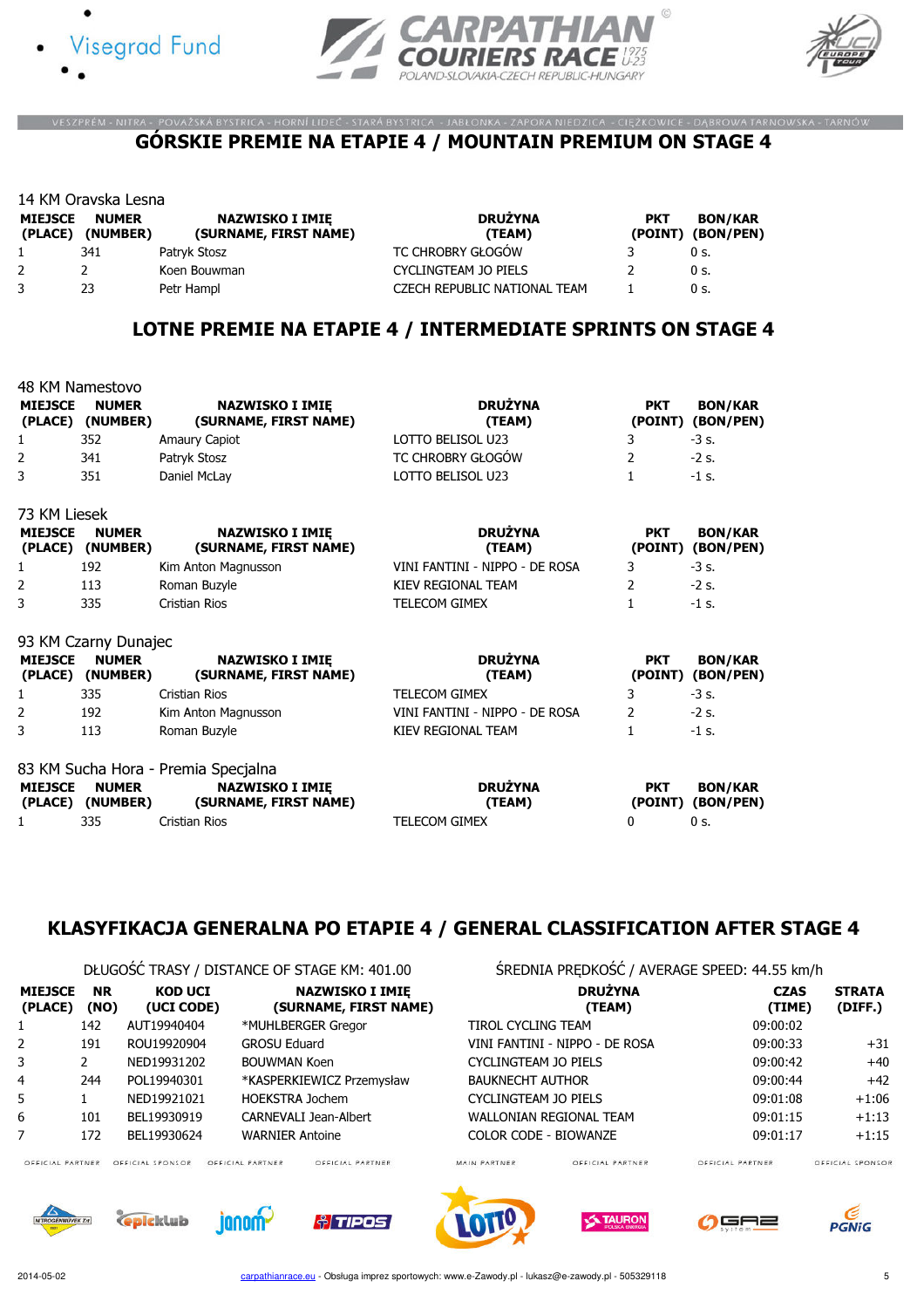- · Visegrad Fund
	-





|        |                  |                  |                                      | VESZPRÉM - NITRA - POVAŽSKÁ BYSTRICA - HORNÍ LIDEČ - STARÁ BYSTRICA - JABŁONKA - ZAPORA NIEDZICA - CIĘŻKOWICE - DĄBROWA TARNOWSKA - TARNÓW |                  |                  |
|--------|------------------|------------------|--------------------------------------|--------------------------------------------------------------------------------------------------------------------------------------------|------------------|------------------|
| 8      | 21               | CZE19930119      | <b>TUREK Daniel</b>                  | CZECH REPUBLIC NATIONAL TEAM                                                                                                               | 09:01:29         | $+1:27$          |
| 9      | 382              | POL19920116      | <b>WARCHOŁ Bartosz</b>               | TKK PACIFIC TORUN                                                                                                                          | 09:01:33         | $+1:31$          |
| 10     | 31               | POL19940105      | *REKITA Szymon                       | POLISH NATIONAL TEAM                                                                                                                       | 09:01:40         | $+1:38$          |
| $11\,$ | 25               | CZE19930317      | <b>SISR Frantisek</b>                | CZECH REPUBLIC NATIONAL TEAM                                                                                                               | 09:01:44         | $+1:42$          |
| 12     | 341              | POL19940715      | *STOSZ Patryk                        | TC CHROBRY GŁOGÓW                                                                                                                          | 09:01:44         | $+1:42$          |
| 13     | 24               | CZE19950531      | *SCHLEGEL Michal                     | CZECH REPUBLIC NATIONAL TEAM                                                                                                               | 09:01:45         | $+1:43$          |
| 14     | 23               | CZE19930209      | <b>HAMPL Petr</b>                    | CZECH REPUBLIC NATIONAL TEAM                                                                                                               | 09:01:46         | $+1:44$          |
| 15     | 223              | CZE19920401      | <b>KOUDELA Tomas</b>                 | <b>GEBRUDER WEISS - OBERNDORFER</b>                                                                                                        | 09:01:51         | $+1:49$          |
|        |                  | POL19920417      |                                      | TKK PACIFIC TORUN                                                                                                                          | 09:01:52         |                  |
| 16     | 383              |                  | <b>OBORSKI Dominik</b>               |                                                                                                                                            |                  | $+1:50$          |
| $17\,$ | 354              | NZL19940101      | *MCCORMICK Hayden                    | LOTTO BELISOL U23                                                                                                                          | 09:02:05         | $+2:03$          |
| 18     | 105              | BEL19930128      | <b>TOUQUET Joren</b>                 | WALLONIAN REGIONAL TEAM                                                                                                                    | 09:02:07         | $+2:05$          |
| 19     | 174              | BEL19950112      | *KAISE Julien                        | COLOR CODE - BIOWANZE                                                                                                                      | 09:02:07         | $+2:05$          |
| 20     | 374              | GER19920129      | <b>WOTSCHKE Sebastian</b>            | KED - STEVENS TEAM BERLIN                                                                                                                  | 09:02:08         | $+2:06$          |
| 21     | 22               | CZE19930823      | <b>CHLUPAC Dominik</b>               | CZECH REPUBLIC NATIONAL TEAM                                                                                                               | 09:02:10         | $+2:08$          |
| 22     | 184              | GER19940919      | *SOBALLA Carl                        | LKT TEAM BRANDENBURG                                                                                                                       | 09:02:17         | $+2:15$          |
| 23     | 264              | NOR19940501      | *KLEIVEN Njal Eivind                 | MOTIV 3 PRO CYCLING TEAM                                                                                                                   | 09:02:21         | $+2:19$          |
| 24     | 221              | AUT19931104      | <b>GOGL Michael</b>                  | <b>GEBRUDER WEISS - OBERNDORFER</b>                                                                                                        | 09:02:26         | $+2:24$          |
| 25     | 81               | SRB19940309      | *BORISAVLJEVIC Milos                 | SERBIAN NATIONAL TEAM                                                                                                                      | 09:02:27         | $+2:25$          |
| 26     | 141              | AUT19940116      | *BOSMAN Patrick                      | TIROL CYCLING TEAM                                                                                                                         | 09:02:29         | $+2:27$          |
| 27     | 225              | GER19920128      | <b>MEIER Aleksander</b>              | <b>GEBRUDER WEISS - OBERNDORFER</b>                                                                                                        | 09:02:35         | $+2:33$          |
| 28     | 115              | UKR19920222      | <b>KASIANOV Oleksii</b>              | <b>KIEV REGIONAL TEAM</b>                                                                                                                  | 09:02:40         | $+2:38$          |
| 29     | 381              | POL19951004      | *PALUTA Michał                       | TKK PACIFIC TORUN                                                                                                                          | 09:02:40         | $+2:38$          |
| 30     | 315              | NED19930316      | VAN ENGELEN Ande                     | CYCLINGTEAM DE IJSSELSTREEK                                                                                                                | 09:02:40         | $+2:38$          |
| 31     | 224              | AUT19920526      | <b>KUEN Maximilian</b>               | <b>GEBRUDER WEISS - OBERNDORFER</b>                                                                                                        | 09:02:41         | $+2:39$          |
| 32     | 353              | BEL19920203      | <b>CRAEGHS Maarten</b>               | LOTTO BELISOL U23                                                                                                                          | 09:02:49         | $+2:47$          |
| 33     |                  |                  | <b>CONVENS Louis</b>                 | WALLONIAN REGIONAL TEAM                                                                                                                    | 09:02:50         | $+2:48$          |
|        | 102              | BEL19931205      |                                      |                                                                                                                                            |                  |                  |
| 34     | 192              | SWE19920831      | <b>MAGNUSSON Kim Anton</b>           | VINI FANTINI - NIPPO - DE ROSA                                                                                                             | 09:02:52         | $+2:50$          |
| 35     | 42               | LAT19940818      | *NEILANDS Kristis                    | LATVIAN NATIONAL TEAM                                                                                                                      | 09:02:56         | $+2:54$          |
| 36     | 145              | AUT19950121      | *WACHTER Alexander                   | TIROL CYCLING TEAM                                                                                                                         | 09:03:01         | $+2:59$          |
| 37     | 241              | CZE19920611      | DVORSKY David                        | <b>BAUKNECHT AUTHOR</b>                                                                                                                    | 09:03:03         | $+3:01$          |
| 38     | 195              | JPN19930915      | KOISHI Yuma                          | VINI FANTINI - NIPPO - DE ROSA                                                                                                             | 09:03:03         | $+3:01$          |
| 39     | 322              | POL19920312      | <b>FOLTYN Jakub</b>                  | POGOŃ MOSTOSTAL PUŁAWY                                                                                                                     | 09:03:05         | $+3:03$          |
| 40     | 82               | SRB19930423      | DANILOVIC Marko                      | SERBIAN NATIONAL TEAM                                                                                                                      | 09:03:07         | $+3:05$          |
| 41     | 352              | BEL19930625      | <b>CAPIOT Amaury</b>                 | LOTTO BELISOL U23                                                                                                                          | 09:03:09         | $+3:07$          |
| 42     | 302              | ITA19930401      | <b>GABBURO Davide</b>                | DELIO GALLINA COLOSIO                                                                                                                      | 09:03:09         | $+3:07$          |
| 43     | 183              | GER19930625      | <b>KOCH Janas</b>                    | LKT TEAM BRANDENBURG                                                                                                                       | 09:03:11         | $+3:09$          |
| 44     | 335              | COL19930704      | RIOS Cristian                        | TELECOM GIMEX                                                                                                                              | 09:03:15         | $+3:13$          |
| 45     | 143              | AUT19950304      | *SCHIPFLINGER Florian                | TIROL CYCLING TEAM                                                                                                                         | 09:03:18         | $+3:16$          |
| 46     | 371              | GER19930107      | <b>DONATH Felix</b>                  | KED - STEVENS TEAM BERLIN                                                                                                                  | 09:03:18         | $+3:16$          |
| 47     | 332              | POL19950217      | *BROŻYNA Piotr                       | TELECOM GIMEX                                                                                                                              | 09:03:19         | $+3:17$          |
| 48     | 173              | BEL19930828      | <b>DELFOSSE Florent</b>              | COLOR CODE - BIOWANZE                                                                                                                      | 09:03:20         | $+3:18$          |
| 49     | 91               | RUS19950105      | *ROZIN Sergei                        | RUSSIAN NATIONAL TEAM                                                                                                                      | 09:03:25         | $+3:23$          |
| 50     | 194              | AUT19930310      | <b>PAULUS Daniel</b>                 | VINI FANTINI - NIPPO - DE ROSA                                                                                                             | 09:03:25         | $+3:23$          |
| 51     | 385              | POL19930108      | <b>FRANCZAK Wojciech</b>             | TKK PACIFIC TORUN                                                                                                                          | 09:03:34         | $+3:32$          |
| 52     | 321              | POL19920130      | <b>HABA Grzegorz</b>                 | POGOŃ MOSTOSTAL PUŁAWY                                                                                                                     | 09:03:39         | $+3:37$          |
| 53     | 175              | BEL19950717      | *MERTZ Remy                          | <b>COLOR CODE - BIOWANZE</b>                                                                                                               | 09:03:42         | $+3:40$          |
|        |                  |                  |                                      |                                                                                                                                            |                  |                  |
| 54     | 33               | POL19930910      | <b>OWSIAN Arkadiusz</b>              | POLISH NATIONAL TEAM                                                                                                                       | 09:03:46         | $+3:44$          |
| 55     | 343              | POL19930220      | <b>KRAKOWIAK Norbert</b>             | TC CHROBRY GŁOGÓW                                                                                                                          | 09:03:51         | $+3:49$          |
| 56     | 345              | POL19940602      | *SUCHECKI Krzysztof                  | TC CHROBRY GŁOGÓW                                                                                                                          | 09:03:53         | $+3:51$          |
| 57     | 181              | GER19950109      | *SCHULZE Julian                      | LKT TEAM BRANDENBURG                                                                                                                       | 09:04:04         | $+4:02$          |
| 58     | 171              | BEL19930901      | <b>KERF Jerome</b>                   | <b>COLOR CODE - BIOWANZE</b>                                                                                                               | 09:04:07         | $+4:05$          |
| 59     | 83               | SRB19940506      | *STEFANOVIC Stefan                   | SERBIAN NATIONAL TEAM                                                                                                                      | 09:04:16         | $+4:14$          |
| 60     | 15               | SVK19940717      | *GLAJZA Ondrej                       | SLOVAKIAN NATIONAL TEAM                                                                                                                    | 09:04:22         | $+4:20$          |
| 61     | 344              | POL19931217      | KASPEREK Michał                      | TC CHROBRY GŁOGÓW                                                                                                                          | 09:04:24         | $+4:22$          |
| 62     | 301              | ITA19920316      | <b>GALLIO Giacomo</b>                | DELIO GALLINA COLOSIO                                                                                                                      | 09:04:25         | $+4:23$          |
|        | OFFICIAL PARTNER | OFFICIAL SPONSOR | OFFICIAL PARTNER<br>OFFICIAL PARTNER | OFFICIAL PARTNER<br>MAIN PARTNER                                                                                                           | OFFICIAL PARTNER | OFFICIAL SPONSOR |

OFFICIAL PARTNER OFFICIAL SPONSOR OFFICIAL PARTNER

OFFICIAL PARTNER















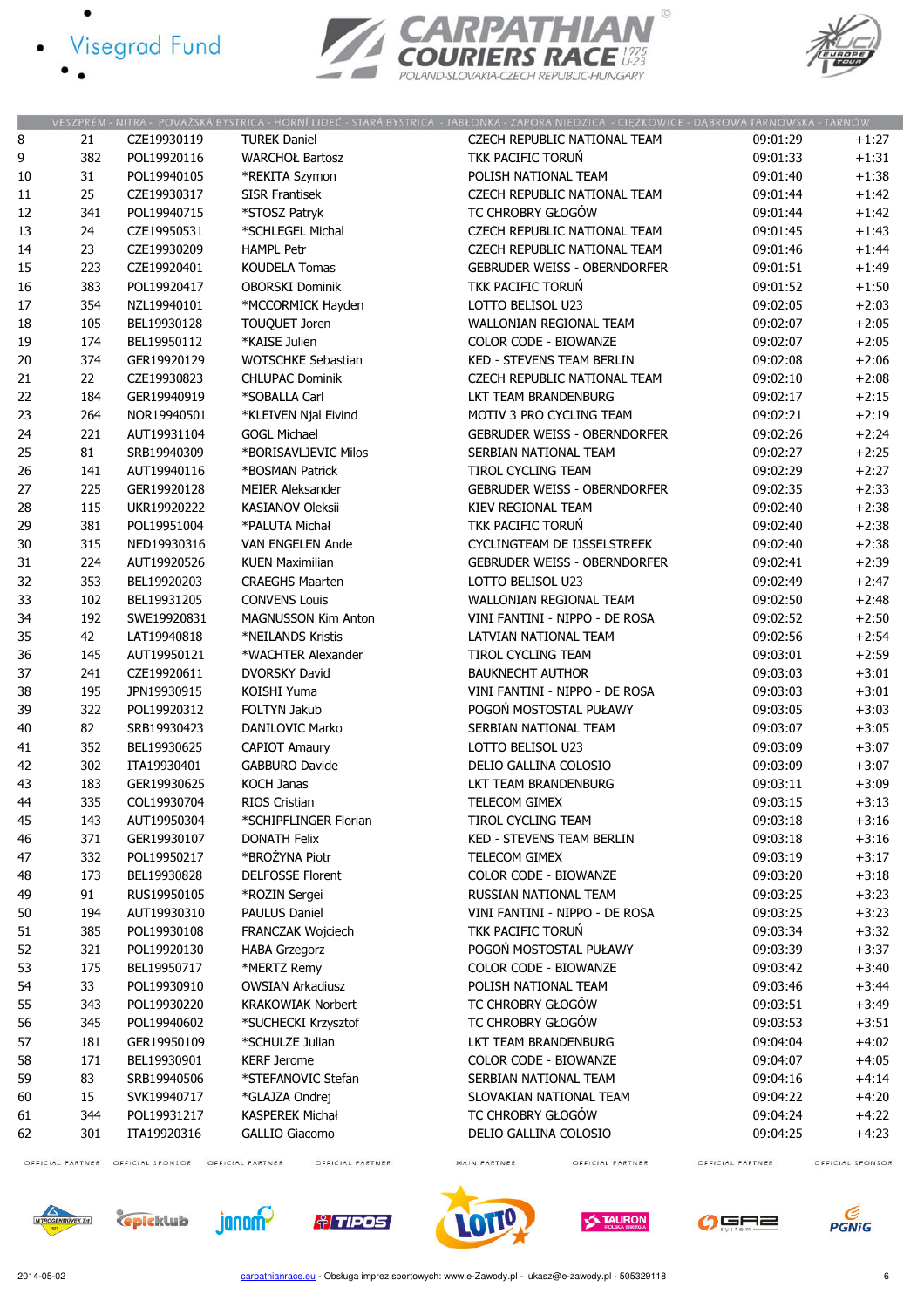- · Visegrad Fund
	-





|        |                  |                  |                                      | VESZPRÉM - NITRA - POVAŽSKÁ BYSTRICA - HORNÍ LIDEČ - STARÁ BYSTRICA - JABŁONKA - ZAPORA NIEDZICA - CIĘŻKOWICE - DĄBROWA TARNOWSKA - TARNÓW |                  |                  |
|--------|------------------|------------------|--------------------------------------|--------------------------------------------------------------------------------------------------------------------------------------------|------------------|------------------|
| 63     | 52               | BLR19940216      | *SHUMOV nikolai                      | BELARUSSIAN NATIONAL TEAM                                                                                                                  | 09:04:35         | $+4:33$          |
| 64     | 305              | ITA19920118      | <b>BIANCHINI Paolo</b>               | DELIO GALLINA COLOSIO                                                                                                                      | 09:04:41         | $+4:39$          |
| 65     | 355              | BEL19950121      | *VANDERAERDEN Massimo                | LOTTO BELISOL U23                                                                                                                          | 09:04:41         | $+4:39$          |
| 66     | 205              | CZE19931204      | ZAHALKA Matej                        | <b>SKC TUFO PROSTEJOV</b>                                                                                                                  | 09:05:04         | $+5:02$          |
| 67     | 265              | NOR19941012      | *LUNDER Nikolai Tefre                | MOTIV 3 PRO CYCLING TEAM                                                                                                                   | 09:05:04         | $+5:02$          |
| 68     | 324              | POL19940421      | *KIETLIŃSKI Wojciech                 | POGOŃ MOSTOSTAL PUŁAWY                                                                                                                     | 09:05:14         | $+5:12$          |
| 69     | $\overline{4}$   | NED19930815      | <b>BRUSSELMAN Twan</b>               | CYCLINGTEAM JO PIELS                                                                                                                       | 09:05:20         | $+5:18$          |
| $70\,$ | 144              | AUT19940127      | *SCHULTUS Patric                     | TIROL CYCLING TEAM                                                                                                                         | 09:05:21         | $+5:19$          |
| 71     | 5                | NED19920314      | <b>REINDERS Elmar</b>                | CYCLINGTEAM JO PIELS                                                                                                                       | 09:05:33         | $+5:31$          |
| 72     |                  |                  |                                      | POLISH NATIONAL TEAM                                                                                                                       | 09:05:38         | $+5:36$          |
| 73     | 32<br>95         | POL19950406      | *SZELĄG Gracjan<br>*NEMYKIN Danil    |                                                                                                                                            |                  | $+5:48$          |
|        |                  | RUS19950313      |                                      | RUSSIAN NATIONAL TEAM                                                                                                                      | 09:05:50         |                  |
| 74     | 3                | NED19921114      | VAN RHEE Joey                        | CYCLINGTEAM JO PIELS                                                                                                                       | 09:06:12         | $+6:10$          |
| 75     | 303              | ITA19920113      | MEGGIORINI Andrea                    | DELIO GALLINA COLOSIO                                                                                                                      | 09:06:22         | $+6:20$          |
| 76     | 185              | GER19940831      | *WILLWOHL Willi                      | LKT TEAM BRANDENBURG                                                                                                                       | 09:07:01         | $+6:59$          |
| $77$   | 261              | NOR19930327      | <b>KRISTOFFERSEN Anders</b>          | MOTIV 3 PRO CYCLING TEAM                                                                                                                   | 09:07:07         | $+7:05$          |
| 78     | 114              | UKR19921121      | MALYNIVSKYI Vasyl                    | KIEV REGIONAL TEAM                                                                                                                         | 09:07:12         | $+7:10$          |
| 79     | 245              | CZE19920606      | KADUCH Jan                           | <b>BAUKNECHT AUTHOR</b>                                                                                                                    | 09:07:32         | $+7:30$          |
| 80     | 43               | LAT19920626      | <b>VOSEKALNS Andris</b>              | LATVIAN NATIONAL TEAM                                                                                                                      | 09:07:47         | $+7:45$          |
| 81     | 243              | CZE19930630      | ZECHMEISTER Tomas                    | <b>BAUKNECHT AUTHOR</b>                                                                                                                    | 09:07:48         | $+7:46$          |
| 82     | 252              | SVK19940630      | *DASKO Mario                         | <b>DUKLA TRENCIN TREK</b>                                                                                                                  | 09:08:02         | $+8:00$          |
| 83     | 242              | CZE19940803      | *KALOJIROS Tomas                     | <b>BAUKNECHT AUTHOR</b>                                                                                                                    | 09:08:06         | $+8:04$          |
| 84     | 74               | UKR19930909      | SHEVTCHUK Roman                      | UKRAINIAN NATIONAL TEAM                                                                                                                    | 09:08:08         | $+8:06$          |
| 85     | 201              | CZE19920731      | FILIP Jakub                          | <b>SKC TUFO PROSTEJOV</b>                                                                                                                  | 09:08:15         | $+8:13$          |
| 86     | 111              | UKR19921118      | POLIKARPOV Mokhailo                  | KIEV REGIONAL TEAM                                                                                                                         | 09:08:18         | $+8:16$          |
| 87     | 113              | UKR19920928      | <b>BUZYLE Roman</b>                  | KIEV REGIONAL TEAM                                                                                                                         | 09:08:23         | $+8:21$          |
| 88     | 271              | NED19940507      | *BOS Maikel                          | BELKIN DE JONGE RENNER                                                                                                                     | 09:08:24         | $+8:22$          |
| 89     | 323              | POL19930604      | JEZIORSKI Rafał                      | POGOŃ MOSTOSTAL PUŁAWY                                                                                                                     | 09:08:30         | $+8:28$          |
| 90     | 351              | GBR19920103      | <b>MCLAY Daniel</b>                  | LOTTO BELISOL U23                                                                                                                          | 09:08:33         | $+8:31$          |
| 91     | 72               | UKR19950302      | *KREMINSKYI Vladyslav                | UKRAINIAN NATIONAL TEAM                                                                                                                    | 09:08:37         | $+8:35$          |
| 92     | 331              | POL19950402      | *TALAGA Patryk                       | TELECOM GIMEX                                                                                                                              | 09:08:37         | $+8:35$          |
| 93     | 11               | SVK19920725      | <b>SCHWABIK Johann</b>               | SLOVAKIAN NATIONAL TEAM                                                                                                                    | 09:08:40         | $+8:38$          |
|        | 251              |                  | *BASKA Erik                          | <b>DUKLA TRENCIN TREK</b>                                                                                                                  |                  | $+8:40$          |
| 94     |                  | SVK19940112      |                                      |                                                                                                                                            | 09:08:42         |                  |
| 95     | 34               | POL19940310      | *MICKIEWICZ Tomasz                   | POLISH NATIONAL TEAM                                                                                                                       | 09:08:53         | $+8:51$          |
| 96     | 103              | BEL19930914      | <b>VEKEMAN Maxime</b>                | <b>WALLONIAN REGIONAL TEAM</b>                                                                                                             | 09:09:05         | $+9:03$          |
| 97     | 313              | NED19931004      | <b>KOEDIJK Matthijs</b>              | CYCLINGTEAM DE IJSSELSTREEK                                                                                                                | 09:09:07         | $+9:05$          |
| 98     | 104              | BEL19920101      | <b>WASTYN Emiel</b>                  | WALLONIAN REGIONAL TEAM                                                                                                                    | 09:09:08         | $+9:06$          |
| 99     | 203              | CZE19950209      | *LICHNOVSKY Ludek                    | <b>SKC TUFO PROSTEJOV</b>                                                                                                                  | 09:09:17         | $+9:15$          |
| 100    | 133              | HUN19950425      | *LENGYEL Zoltan                      | UTENSILNORD                                                                                                                                | 09:09:21         | $+9:19$          |
| 101    | 262              | NOR19940310      | *FANDREM Sivert                      | MOTIV 3 PRO CYCLING TEAM                                                                                                                   | 09:09:36         | $+9:34$          |
| 102    | 232              | SVK19930125      | CHALUPCIK Jan                        | EPIC JANOM GREENWAY                                                                                                                        | 09:09:38         | $+9:36$          |
| 103    | 53               | BLR19951009      | *STROKAV Vasili                      | BELARUSSIAN NATIONAL TEAM                                                                                                                  | 09:09:52         | $+9:50$          |
| 104    | 304              | ITA19941225      | *MARONESE Marco                      | DELIO GALLINA COLOSIO                                                                                                                      | 09:09:55         | $+9:53$          |
| 105    | 292              | POL19920706      | <b>KORDUS Adam</b>                   | TARNOVIA TARNOWO PODGÓRNE                                                                                                                  | 09:09:55         | $+9:53$          |
| 106    | 152              | POL19931118      | <b>KOTT Konrad</b>                   | WIBATECH FUJI ŻORY                                                                                                                         | 09:09:55         | $+9:53$          |
| 107    | 134              | HUN19951126      | *ROZSA Balazs                        | <b>UTENSILNORD</b>                                                                                                                         | 09:09:57         | $+9:55$          |
| 108    | 275              | NED19940821      | *VERHOEVEN Mike                      | BELKIN DE JONGE RENNER                                                                                                                     | 09:09:57         | $+9:55$          |
| 109    | 373              | GER19941228      | *KRETSCHY Florian                    | <b>KED - STEVENS TEAM BERLIN</b>                                                                                                           | 09:10:04         | $+10:02$         |
| 110    | 342              | POL19930212      | ZAJĄC Bartosz                        | TC CHROBRY GŁOGÓW                                                                                                                          | 09:10:16         | $+10:14$         |
| 111    | 231              | SVK19941210      | *KOVACIK Juraj                       | EPIC JANOM GREENWAY                                                                                                                        | 09:10:24         | $+10:22$         |
| 112    | 234              | SVK19950911      | *HOLOMEK Milan                       | EPIC JANOM GREENWAY                                                                                                                        | 09:10:25         | $+10:23$         |
| 113    | 273              | NED19920317      | <b>SANDERS Dajo</b>                  | BELKIN DE JONGE RENNER                                                                                                                     | 09:10:31         | $+10:29$         |
| 114    | 384              | POL19940719      | *KUCHAREK Adrian                     | TKK PACIFIC TORUŃ                                                                                                                          | 09:10:32         | $+10:30$         |
| 115    | 41               | LAT19921029      | <b>LIEPINS Emils</b>                 | LATVIAN NATIONAL TEAM                                                                                                                      | 09:10:33         | $+10:31$         |
| 116    |                  | POL19920930      | <b>CZERKIES Michał</b>               | POGOŃ MOSTOSTAL PUŁAWY                                                                                                                     | 09:10:39         | $+10:37$         |
|        | 325              |                  |                                      |                                                                                                                                            |                  |                  |
| 117    | 153              | POL19940608      | *JAROMIN Piotr                       | WIBATECH FUJI ŻORY                                                                                                                         | 09:10:49         | $+10:47$         |
|        | OFFICIAL PARTNER | OFFICIAL SPONSOR | OFFICIAL PARTNER<br>OFFICIAL PARTNER | MAIN PARTNER<br>OFFICIAL PARTNER                                                                                                           | OFFICIAL PARTNER | OFFICIAL SPONSOR |

OFFICIAL PARTNER OFFICIAL SPONSOR OFFICIAL PARTNER

OFFICIAL PARTNER













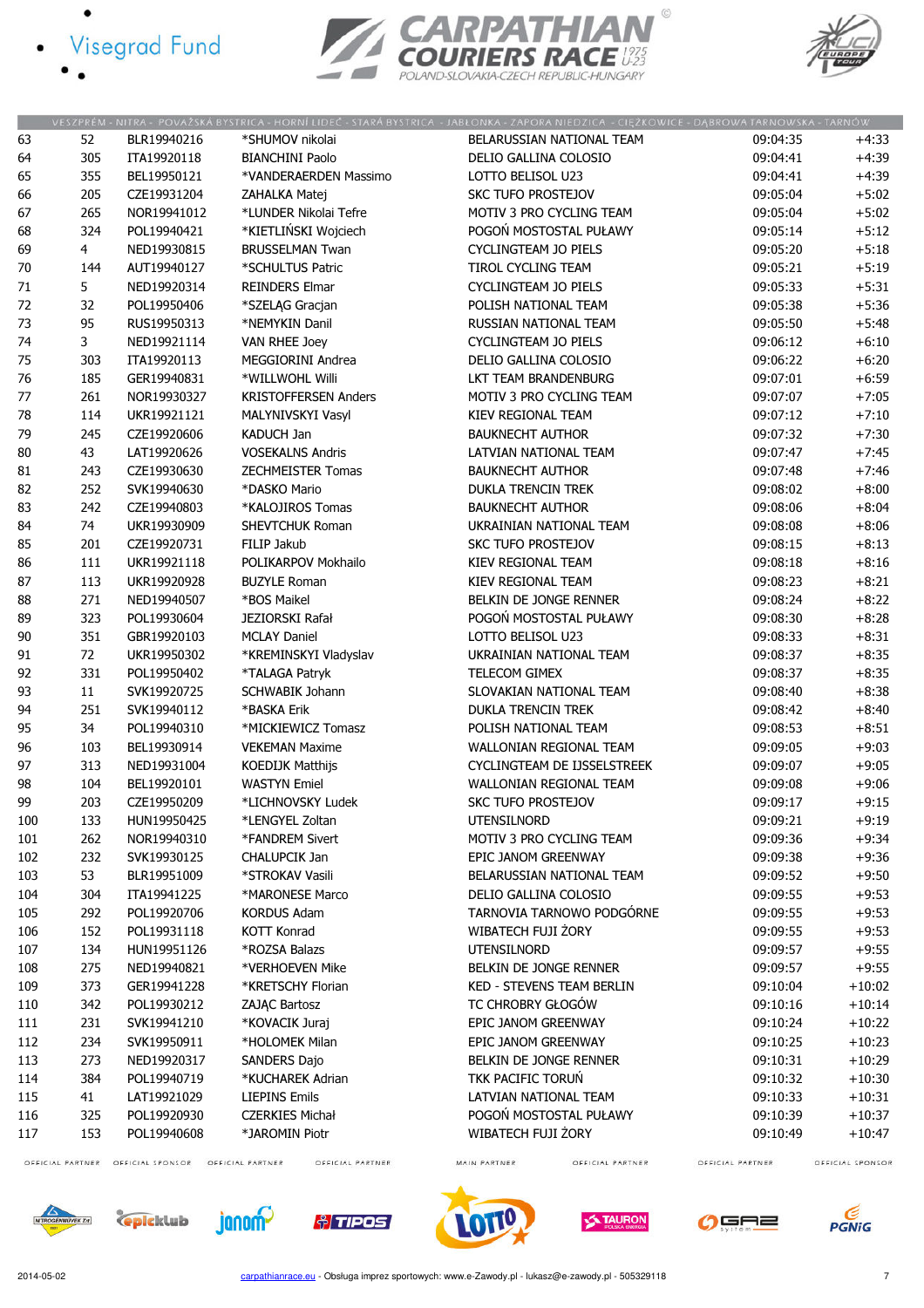- **Visegrad Fund** 
	-





|     |     |             |                          | VESZPRÉM - NITRA - POVAŽSKÁ BYSTRICA - HORNÍ LIDEČ - STARÁ BYSTRICA - JABŁONKA - ZAPORA NIEDZICA - CIEŻKOWICE - DABROWA TARNOWSKA - TARNÓW |          |          |
|-----|-----|-------------|--------------------------|--------------------------------------------------------------------------------------------------------------------------------------------|----------|----------|
| 118 | 51  | BLR19950121 | *HARAKHAVIK Uladzmir     | BELARUSSIAN NATIONAL TEAM                                                                                                                  | 09:11:00 | $+10:58$ |
| 119 | 44  | LAT19950123 | *PODANS Andrejs          | LATVIAN NATIONAL TEAM                                                                                                                      | 09:11:19 | $+11:17$ |
| 120 | 45  | LAT19941211 | *BEITANS Krisjanis       | LATVIAN NATIONAL TEAM                                                                                                                      | 09:11:35 | $+11:33$ |
| 121 | 333 | POL19950422 | *KASPERKIEWICZ Maciej    | <b>TELECOM GIMEX</b>                                                                                                                       | 09:14:28 | $+14:26$ |
| 122 | 263 | NOR19940206 | *HAKENRUD Anders Lie     | MOTIV 3 PRO CYCLING TEAM                                                                                                                   | 09:14:30 | $+14:28$ |
| 123 | 222 | GER19921009 | <b>KENDLER Benedikt</b>  | <b>GEBRUDER WEISS - OBERNDORFER</b>                                                                                                        | 09:14:34 | $+14:32$ |
| 124 | 372 | GER19931228 | <b>BEYER Maximilian</b>  | <b>KED - STEVENS TEAM BERLIN</b>                                                                                                           | 09:14:47 | $+14:45$ |
| 125 | 274 | NED19921201 | <b>BAL Tom</b>           | BELKIN DE JONGE RENNER                                                                                                                     | 09:16:33 | $+16:31$ |
| 126 | 182 | GER19950523 | *BERGER Leon             | LKT TEAM BRANDENBURG                                                                                                                       | 09:16:36 | $+16:34$ |
| 127 | 161 | ALG19920219 | HAMZA Abderahmane Mahdi  | <b>VELO CLUB SOVAC</b>                                                                                                                     | 09:16:49 | $+16:47$ |
| 128 | 365 | HUN19930302 | <b>VARGA Peter</b>       | MUGENRACE TEAM PROLOG                                                                                                                      | 09:17:21 | $+17:19$ |
| 129 | 164 | ALG19931016 | <b>MERDJ Hamza</b>       | <b>VELO CLUB SOVAC</b>                                                                                                                     | 09:19:22 | $+19:20$ |
| 130 | 73  | UKR19941113 | *LUTSYSHYN Roman         | UKRAINIAN NATIONAL TEAM                                                                                                                    | 09:19:39 | $+19:37$ |
| 131 | 93  | RUS19930713 | <b>SHAYMURATOV Artur</b> | RUSSIAN NATIONAL TEAM                                                                                                                      | 09:21:09 | $+21:07$ |
| 132 | 35  | POL19951124 | *PAWLAK Tobiasz          | POLISH NATIONAL TEAM                                                                                                                       | 09:21:15 | $+21:13$ |
| 133 | 12  | SVK19950911 | *HARAG Tomas             | SLOVAKIAN NATIONAL TEAM                                                                                                                    | 09:22:02 | $+22:00$ |
| 134 | 92  | RUS19940704 | *STEPANOV Aleksandr      | RUSSIAN NATIONAL TEAM                                                                                                                      | 09:22:06 | $+22:04$ |
| 135 | 294 | POL19950311 | *KRZYWDA Patryk          | TARNOVIA TARNOWO PODGÓRNE                                                                                                                  | 09:22:13 | $+22:11$ |
| 136 | 312 | NED19920719 | VAN DE PUT Peter         | CYCLINGTEAM DE IJSSELSTREEK                                                                                                                | 09:22:24 | $+22:22$ |
| 137 | 314 | NED19950916 | *COSTER Kevin            | CYCLINGTEAM DE IJSSELSTREEK                                                                                                                | 09:22:30 | $+22:28$ |
| 138 | 193 | JPN19920108 | <b>KUROEDA Shiki</b>     | VINI FANTINI - NIPPO - DE ROSA                                                                                                             | 09:22:56 | $+22:54$ |
| 139 | 272 | NED19950703 | *VID BOGAERT Sem         | BELKIN DE JONGE RENNER                                                                                                                     | 09:24:05 | $+24:03$ |
| 140 | 233 | SVK19940206 | *LAJCHA Juraj            | EPIC JANOM GREENWAY                                                                                                                        | 09:24:28 | $+24:26$ |
| 141 | 55  | BLR19921119 | <b>PADALIAK Pavel</b>    | BELARUSSIAN NATIONAL TEAM                                                                                                                  | 09:25:59 | $+25:57$ |
| 142 | 71  | UKR19951012 | *GLADYSH Roman           | UKRAINIAN NATIONAL TEAM                                                                                                                    | 09:28:15 | $+28:13$ |
| 143 | 291 | POL19941004 | *HERCOG Jakub            | TARNOVIA TARNOWO PODGÓRNE                                                                                                                  | 09:30:55 | $+30:53$ |

# KLASYFIKACJA PONIŻEJ 21 PO ETAPIE 4 / RIDERS UNDER 21 AFTER STAGE 4

DŁUGOŚĆ TRASY / DISTANCE OF STAGE KM: 401.00 ŚREDNIA PRĘDKOŚĆ / AVERAGE SPEED: 44.55 km/h

| <b>MIEJSCE</b><br>(PLACE) | <b>NR</b><br>(NO) | <b>KOD UCI</b><br>(UCI CODE) | <b>NAZWISKO I IMIE</b><br>(SURNAME, FIRST NAME) | <b>DRUŻYNA</b><br>(TEAM)            | <b>CZAS</b><br>(TIME) | <b>STRATA</b><br>(DIFF.) |
|---------------------------|-------------------|------------------------------|-------------------------------------------------|-------------------------------------|-----------------------|--------------------------|
| 1                         | 142               | AUT19940404                  | <b>MUHLBERGER Gregor</b>                        | <b>TIROL CYCLING TEAM</b>           | 09:00:02              |                          |
| 2                         | 244               | POL19940301                  | KASPERKIEWICZ Przemysław                        | <b>BAUKNECHT AUTHOR</b>             | 09:00:44              | $+42$                    |
| 3                         | 31                | POL19940105                  | <b>REKITA Szymon</b>                            | POLISH NATIONAL TEAM                | 09:01:40              | $+1:38$                  |
| 4                         | 341               | POL19940715                  | STOSZ Patryk                                    | TC CHROBRY GŁOGÓW                   | 09:01:44              | $+1:42$                  |
| 5                         | 24                | CZE19950531                  | <b>SCHLEGEL Michal</b>                          | <b>CZECH REPUBLIC NATIONAL TEAM</b> | 09:01:45              | $+1:43$                  |
| 6                         | 354               | NZL19940101                  | MCCORMICK Hayden                                | LOTTO BELISOL U23                   | 09:02:05              | $+2:03$                  |
| 7                         | 174               | BEL19950112                  | <b>KAISE Julien</b>                             | <b>COLOR CODE - BIOWANZE</b>        | 09:02:07              | $+2:05$                  |
| 8                         | 184               | GER19940919                  | <b>SOBALLA Carl</b>                             | LKT TEAM BRANDENBURG                | 09:02:17              | $+2:15$                  |
| 9                         | 264               | NOR19940501                  | KLEIVEN Njal Eivind                             | MOTIV 3 PRO CYCLING TEAM            | 09:02:21              | $+2:19$                  |
| 10                        | 81                | SRB19940309                  | <b>BORISAVLJEVIC Milos</b>                      | SERBIAN NATIONAL TEAM               | 09:02:27              | $+2:25$                  |
| 11                        | 141               | AUT19940116                  | <b>BOSMAN Patrick</b>                           | <b>TIROL CYCLING TEAM</b>           | 09:02:29              | $+2:27$                  |
| 12                        | 381               | POL19951004                  | <b>PALUTA Michał</b>                            | TKK PACIFIC TORUŃ                   | 09:02:40              | $+2:38$                  |
| 13                        | 42                | LAT19940818                  | <b>NEILANDS Kristis</b>                         | LATVIAN NATIONAL TEAM               | 09:02:56              | $+2:54$                  |
| 14                        | 145               | AUT19950121                  | <b>WACHTER Alexander</b>                        | TIROL CYCLING TEAM                  | 09:03:01              | $+2:59$                  |
| 15                        | 143               | AUT19950304                  | <b>SCHIPFLINGER Florian</b>                     | TIROL CYCLING TEAM                  | 09:03:18              | $+3:16$                  |
| 16                        | 332               | POL19950217                  | <b>BROŻYNA Piotr</b>                            | TELECOM GIMEX                       | 09:03:19              | $+3:17$                  |
| 17                        | 91                | RUS19950105                  | <b>ROZIN Sergei</b>                             | RUSSIAN NATIONAL TEAM               | 09:03:25              | $+3:23$                  |
| 18                        | 175               | BEL19950717                  | <b>MERTZ Remy</b>                               | COLOR CODE - BIOWANZE               | 09:03:42              | $+3:40$                  |
| 19                        | 345               | POL19940602                  | <b>SUCHECKI Krzysztof</b>                       | TC CHROBRY GŁOGÓW                   | 09:03:53              | $+3:51$                  |
| 20                        | 181               | GER19950109                  | <b>SCHULZE Julian</b>                           | LKT TEAM BRANDENBURG                | 09:04:04              | $+4:02$                  |
| 21                        | 83                | SRB19940506                  | STEFANOVIC Stefan                               | SERBIAN NATIONAL TEAM               | 09:04:16              | $+4:14$                  |
| 22                        | 15                | SVK19940717                  | <b>GLAJZA Ondrej</b>                            | SLOVAKIAN NATIONAL TEAM             | 09:04:22              | $+4:20$                  |

OFFICIAL PARTNER OFFICIAL SPONSOR OFFICIAL PARTNER

OFFICIAL PARTNER

MAIN PARTNER

OFFICIAL PARTNER

OFFICIAL PARTNER













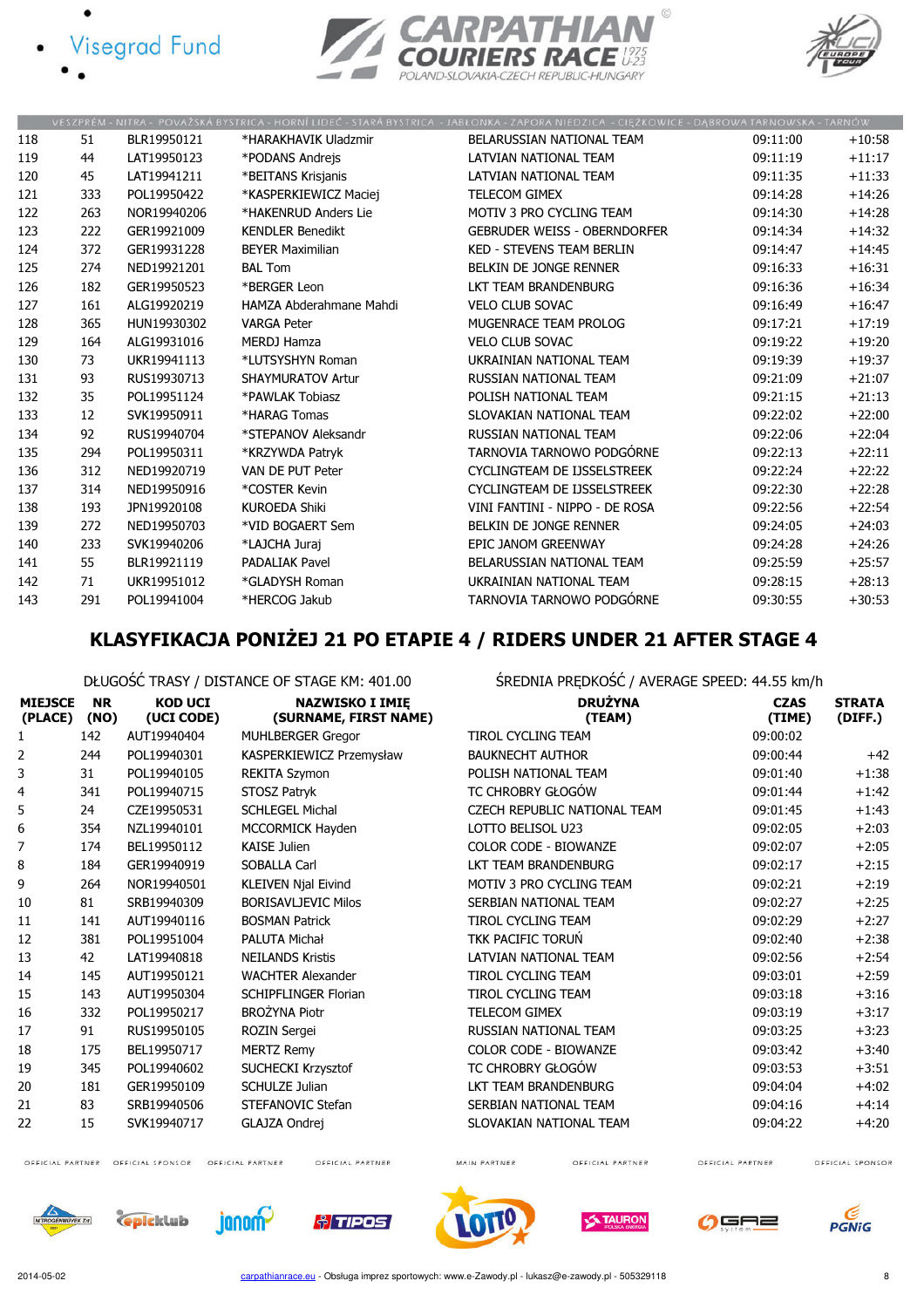- Visegrad Fund
	-





|    |     |             |                             | VESZPRÉM - NITRA - POVAŽSKÁ BYSTRICA - HORNÍ LIDEČ - STARÁ BYSTRICA - JABŁONKA - ZAPORA NIEDZICA - CIĘŻKOWICE - DĄBROWA TARNOWSKA - TARNÓW |          |          |
|----|-----|-------------|-----------------------------|--------------------------------------------------------------------------------------------------------------------------------------------|----------|----------|
| 23 | 52  | BLR19940216 | SHUMOV nikolai              | BELARUSSIAN NATIONAL TEAM                                                                                                                  | 09:04:35 | $+4:33$  |
| 24 | 355 | BEL19950121 | <b>VANDERAERDEN Massimo</b> | LOTTO BELISOL U23                                                                                                                          | 09:04:41 | $+4:39$  |
| 25 | 265 | NOR19941012 | LUNDER Nikolai Tefre        | MOTIV 3 PRO CYCLING TEAM                                                                                                                   | 09:05:04 | $+5:02$  |
| 26 | 324 | POL19940421 | KIETLIŃSKI Wojciech         | POGOŃ MOSTOSTAL PUŁAWY                                                                                                                     | 09:05:14 | $+5:12$  |
| 27 | 144 | AUT19940127 | <b>SCHULTUS Patric</b>      | TIROL CYCLING TEAM                                                                                                                         | 09:05:21 | $+5:19$  |
| 28 | 32  | POL19950406 | SZELĄG Gracjan              | POLISH NATIONAL TEAM                                                                                                                       | 09:05:38 | $+5:36$  |
| 29 | 95  | RUS19950313 | NEMYKIN Danil               | RUSSIAN NATIONAL TEAM                                                                                                                      | 09:05:50 | $+5:48$  |
| 30 | 185 | GER19940831 | <b>WILLWOHL Willi</b>       | LKT TEAM BRANDENBURG                                                                                                                       | 09:07:01 | $+6:59$  |
| 31 | 252 | SVK19940630 | DASKO Mario                 | <b>DUKLA TRENCIN TREK</b>                                                                                                                  | 09:08:02 | $+8:00$  |
| 32 | 242 | CZE19940803 | <b>KALOJIROS Tomas</b>      | <b>BAUKNECHT AUTHOR</b>                                                                                                                    | 09:08:06 | $+8:04$  |
| 33 | 271 | NED19940507 | <b>BOS Maikel</b>           | BELKIN DE JONGE RENNER                                                                                                                     | 09:08:24 | $+8:22$  |
| 34 | 72  | UKR19950302 | KREMINSKYI Vladyslav        | UKRAINIAN NATIONAL TEAM                                                                                                                    | 09:08:37 | $+8:35$  |
| 35 | 331 | POL19950402 | <b>TALAGA Patryk</b>        | TELECOM GIMEX                                                                                                                              | 09:08:37 | $+8:35$  |
| 36 | 251 | SVK19940112 | <b>BASKA Erik</b>           | <b>DUKLA TRENCIN TREK</b>                                                                                                                  | 09:08:42 | $+8:40$  |
| 37 | 34  | POL19940310 | MICKIEWICZ Tomasz           | POLISH NATIONAL TEAM                                                                                                                       | 09:08:53 | $+8:51$  |
| 38 | 203 | CZE19950209 | LICHNOVSKY Ludek            | SKC TUFO PROSTEJOV                                                                                                                         | 09:09:17 | $+9:15$  |
| 39 | 133 | HUN19950425 | <b>LENGYEL Zoltan</b>       | <b>UTENSILNORD</b>                                                                                                                         | 09:09:21 | $+9:19$  |
| 40 | 262 | NOR19940310 | <b>FANDREM Sivert</b>       | MOTIV 3 PRO CYCLING TEAM                                                                                                                   | 09:09:36 | $+9:34$  |
| 41 | 53  | BLR19951009 | <b>STROKAV Vasili</b>       | BELARUSSIAN NATIONAL TEAM                                                                                                                  | 09:09:52 | $+9:50$  |
| 42 | 304 | ITA19941225 | <b>MARONESE Marco</b>       | DELIO GALLINA COLOSIO                                                                                                                      | 09:09:55 | $+9:53$  |
| 43 | 134 | HUN19951126 | ROZSA Balazs                | <b>UTENSILNORD</b>                                                                                                                         | 09:09:57 | $+9:55$  |
| 44 | 275 | NED19940821 | <b>VERHOEVEN Mike</b>       | BELKIN DE JONGE RENNER                                                                                                                     | 09:09:57 | $+9:55$  |
| 45 | 373 | GER19941228 | <b>KRETSCHY Florian</b>     | KED - STEVENS TEAM BERLIN                                                                                                                  | 09:10:04 | $+10:02$ |
| 46 | 231 | SVK19941210 | <b>KOVACIK Juraj</b>        | EPIC JANOM GREENWAY                                                                                                                        | 09:10:24 | $+10:22$ |
| 47 | 234 | SVK19950911 | <b>HOLOMEK Milan</b>        | EPIC JANOM GREENWAY                                                                                                                        | 09:10:25 | $+10:23$ |
| 48 | 384 | POL19940719 | <b>KUCHAREK Adrian</b>      | TKK PACIFIC TORUN                                                                                                                          | 09:10:32 | $+10:30$ |
| 49 | 153 | POL19940608 | <b>JAROMIN Piotr</b>        | WIBATECH FUJI ŻORY                                                                                                                         | 09:10:49 | $+10:47$ |
| 50 | 51  | BLR19950121 | <b>HARAKHAVIK Uladzmir</b>  | BELARUSSIAN NATIONAL TEAM                                                                                                                  | 09:11:00 | $+10:58$ |
| 51 | 44  | LAT19950123 | PODANS Andrejs              | LATVIAN NATIONAL TEAM                                                                                                                      | 09:11:19 | $+11:17$ |
| 52 | 45  | LAT19941211 | <b>BEITANS Krisjanis</b>    | LATVIAN NATIONAL TEAM                                                                                                                      | 09:11:35 | $+11:33$ |
| 53 | 333 | POL19950422 | KASPERKIEWICZ Maciej        | TELECOM GIMEX                                                                                                                              | 09:14:28 | $+14:26$ |
| 54 | 263 | NOR19940206 | <b>HAKENRUD Anders Lie</b>  | MOTIV 3 PRO CYCLING TEAM                                                                                                                   | 09:14:30 | $+14:28$ |
| 55 | 182 | GER19950523 | <b>BERGER Leon</b>          | LKT TEAM BRANDENBURG                                                                                                                       | 09:16:36 | $+16:34$ |
| 56 | 73  | UKR19941113 | LUTSYSHYN Roman             | UKRAINIAN NATIONAL TEAM                                                                                                                    | 09:19:39 | $+19:37$ |
| 57 | 35  | POL19951124 | <b>PAWLAK Tobiasz</b>       | POLISH NATIONAL TEAM                                                                                                                       | 09:21:15 | $+21:13$ |
| 58 | 12  | SVK19950911 | <b>HARAG Tomas</b>          | SLOVAKIAN NATIONAL TEAM                                                                                                                    | 09:22:02 | $+22:00$ |
| 59 | 92  | RUS19940704 | STEPANOV Aleksandr          | RUSSIAN NATIONAL TEAM                                                                                                                      | 09:22:06 | $+22:04$ |
| 60 | 294 | POL19950311 | <b>KRZYWDA Patryk</b>       | TARNOVIA TARNOWO PODGÓRNE                                                                                                                  | 09:22:13 | $+22:11$ |
| 61 | 314 | NED19950916 | <b>COSTER Kevin</b>         | CYCLINGTEAM DE IJSSELSTREEK                                                                                                                | 09:22:30 | $+22:28$ |
| 62 | 272 | NED19950703 | VID BOGAERT Sem             | BELKIN DE JONGE RENNER                                                                                                                     | 09:24:05 | $+24:03$ |
| 63 | 233 | SVK19940206 | LAJCHA Juraj                | EPIC JANOM GREENWAY                                                                                                                        | 09:24:28 | $+24:26$ |
| 64 | 71  | UKR19951012 | <b>GLADYSH Roman</b>        | UKRAINIAN NATIONAL TEAM                                                                                                                    | 09:28:15 | $+28:13$ |
| 65 | 291 | POL19941004 | <b>HERCOG Jakub</b>         | TARNOVIA TARNOWO PODGÓRNE                                                                                                                  | 09:30:55 | $+30:53$ |
|    |     |             |                             |                                                                                                                                            |          |          |

# KLASYFIKACJA DRUŻYNOWA PO ETAPIE 4 / TEAM CLASSIFICATION AFTER STAGE 4

| <b>MIEJSCE</b><br>(PLACE) | KOD UCI<br>(UCI CODE) | <b>DRUŻYNA</b><br>(TEAM)             | <b>KRAJ</b><br>(COUNTRY) | <b>CZAS</b><br>(TIME) | <b>STRATA</b><br>(DIFF.) |                  |                  |
|---------------------------|-----------------------|--------------------------------------|--------------------------|-----------------------|--------------------------|------------------|------------------|
|                           | СJР                   | CJP CYCLINGTEAM JO PIELS             | <b>NED</b>               | 27:02:54              |                          |                  |                  |
| 2                         | TIR                   | TIR TIROL CYCLING TEAM               | AUT                      | 27:03:19              | $+25$                    |                  |                  |
| 3                         | <b>CZE</b>            | CZE CZECH REPUBLIC NATIONAL TEAM     | <b>CZE</b>               | 27:05:00              | $+2:06$                  |                  |                  |
| 4                         | <b>WAL</b>            | WAL WALLONIAN REGIONAL TEAM          | <b>BEL</b>               | 27:06:12              | $+3:18$                  |                  |                  |
| 5                         | <b>PAC</b>            | PAC TKK PACIFIC TORUN                | <b>POL</b>               | 27:06:15              | $+3:21$                  |                  |                  |
| 6                         | <b>CCB</b>            | CCB COLOR CODE - BIOWANZE            | BEL                      | 27:06:44              | $+3:50$                  |                  |                  |
|                           | <b>VFN</b>            | VEN VINI FANTINI - NIPPO - DE ROSA   | <b>JPN</b>               | 27:06:47              | $+3:53$                  |                  |                  |
| OFFICIAL PARTNER          | OFFICIAL SPONSOR      | OFFICIAL PARTNER<br>OFFICIAL PARTNER | MAIN PARTNER             |                       | OFFICIAL PARTNER         | OFFICIAL PARTNER | OFFICIAL SPONSOR |



**Epicklub** janom

 $\mathbf{u}$ 

<u> †/ TIPOS</u>

 $\epsilon$ PGNiG

 $\Omega$ GA2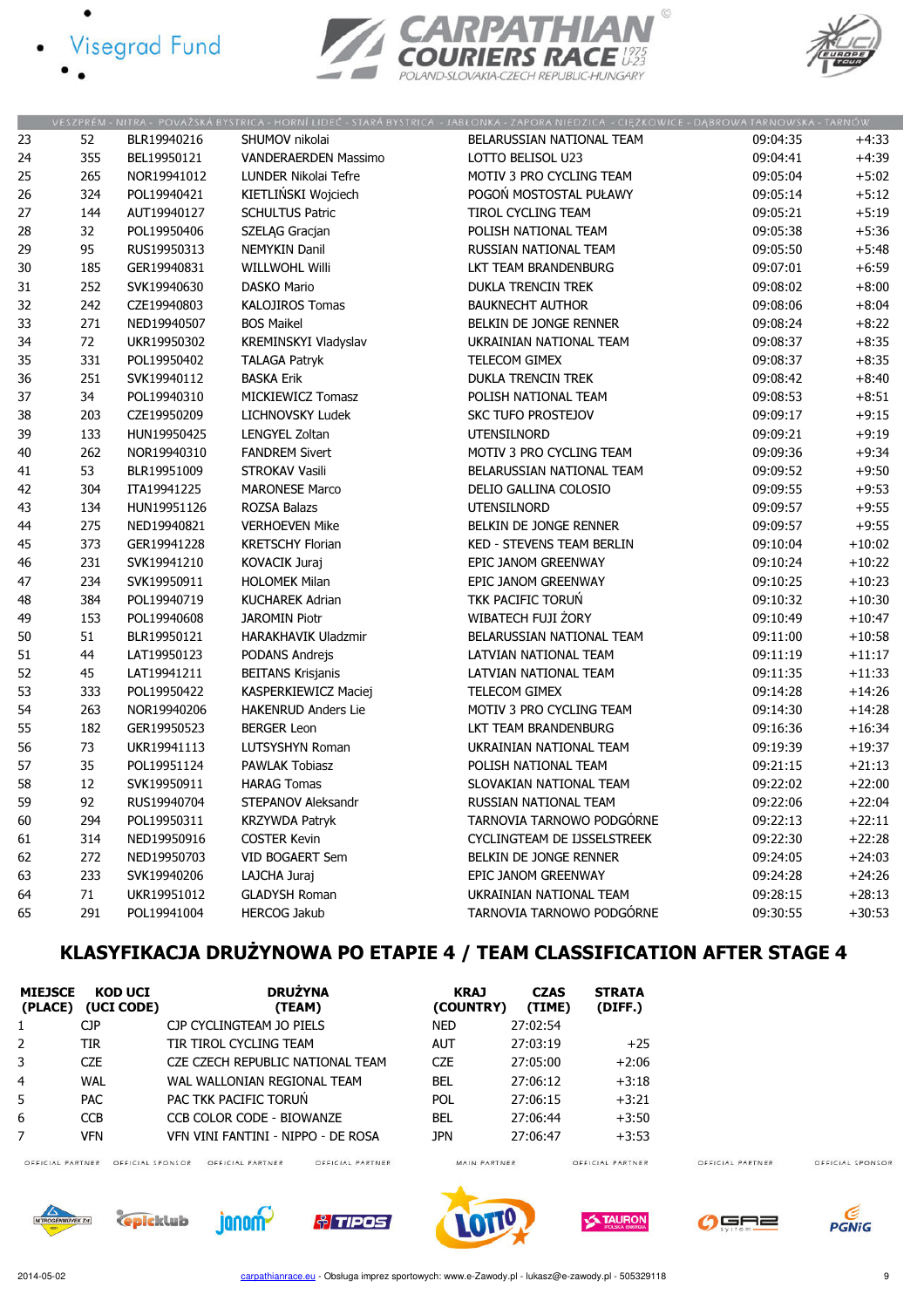





|    |            | VESZPREM - NITRA - POVAZSKA BYSTRICA - HORNI LIDEC - STARA BYSTRICA - JABŁONKA - ZAPORA NIEDZICA - CIĘZKOWICE - DĄBROWA TARNOWSKA - TARNOW |            |          |          |  |
|----|------------|--------------------------------------------------------------------------------------------------------------------------------------------|------------|----------|----------|--|
| 8  | <b>GWO</b> | <b>GWO GEBRUDER WEISS - OBERNDORFER</b>                                                                                                    | <b>AUT</b> | 27:06:52 | $+3:58$  |  |
| 9  | <b>LKT</b> | LKT LKT TEAM BRANDENBURG                                                                                                                   | <b>GER</b> | 27:07:16 | $+4:22$  |  |
| 10 | LBL        | LBL LOTTO BELISOL U23                                                                                                                      | <b>BEL</b> | 27:08:18 | $+5:24$  |  |
| 11 | <b>DEL</b> | DEL DELIO GALLINA COLOSIO                                                                                                                  | <b>ITA</b> | 27:09:06 | $+6:12$  |  |
| 12 | <b>KED</b> | KED KED - STEVENS TEAM BERLIN                                                                                                              | <b>GER</b> | 27:09:21 | $+6:27$  |  |
| 13 | CLG        | <b>CLG TC CHROBRY GŁOGÓW</b>                                                                                                               | <b>POL</b> | 27:09:31 | $+6:37$  |  |
| 14 | <b>SRB</b> | SRB SERBIAN NATIONAL TEAM                                                                                                                  | <b>SRB</b> | 27:09:50 | $+6:56$  |  |
| 15 | <b>POL</b> | POL POLISH NATIONAL TEAM                                                                                                                   | <b>POL</b> | 27:10:11 | $+7:17$  |  |
| 16 | <b>PMP</b> | PMP POGOŃ MOSTOSTAL PUŁAWY                                                                                                                 | <b>POL</b> | 27:10:42 | $+7:48$  |  |
| 17 | BAU        | <b>BAU BAUKNECHT AUTHOR</b>                                                                                                                | <b>CZE</b> | 27:11:25 | $+8:31$  |  |
| 18 | <b>MPC</b> | MPC MOTIV 3 PRO CYCLING TEAM                                                                                                               | <b>NOR</b> | 27:13:06 | $+10:12$ |  |
| 19 | <b>TMG</b> | TMG TELECOM GIMEX                                                                                                                          | <b>ESP</b> | 27:15:15 | $+12:21$ |  |
| 20 | KIV        | KIV KIEV REGIONAL TEAM                                                                                                                     | <b>UKR</b> | 27:18:10 | $+15:16$ |  |
| 21 | <b>LAT</b> | LAT LATVIAN NATIONAL TEAM                                                                                                                  | <b>LAT</b> | 27:21:16 | $+18:22$ |  |
| 22 | <b>BLR</b> | BLR BELARUSSIAN NATIONAL TEAM                                                                                                              | <b>BLR</b> | 27:22:23 | $+19:29$ |  |
| 23 | <b>SKC</b> | SKC SKC TUFO PROSTEJOV                                                                                                                     | <b>CZE</b> | 27:22:36 | $+19:42$ |  |
| 24 | JAN        | JAN EPIC JANOM GREENWAY                                                                                                                    | <b>SVK</b> | 27:23:56 | $+21:02$ |  |
| 25 | JOR.       | JOR BELKIN DE JONGE RENNER                                                                                                                 | <b>NED</b> | 27:28:25 | $+25:31$ |  |
| 26 | <b>RUS</b> | RUS RUSSIAN NATIONAL TEAM                                                                                                                  | <b>RUS</b> | 27:30:06 | $+27:12$ |  |
| 27 | <b>UKR</b> | UKR UKRAINIAN NATIONAL TEAM                                                                                                                | <b>UKR</b> | 27:33:07 | $+30:13$ |  |
| 28 | IJS        | IJS CYCLINGTEAM DE IJSSELSTREEK                                                                                                            | <b>NED</b> | 27:34:11 | $+31:17$ |  |
| 29 | <b>SVK</b> | SVK SLOVAKIAN NATIONAL TEAM                                                                                                                | <b>SVK</b> | 27:35:04 | $+32:10$ |  |
| 30 | <b>TAR</b> | TAR TARNOVIA TARNOWO PODGÓRNE                                                                                                              | <b>POL</b> | 27:55:23 | $+52:29$ |  |
|    |            |                                                                                                                                            |            |          |          |  |

# KLASYFIKACJA GÓRSKA PO ETAPIE 4 / MOUNTAINS CLASSIFICATION AFTER STAGE 4

| <b>MIEJSCE</b><br>(PLACE) | <b>NR</b><br>(NO) | <b>KOD UCI</b><br>(UCI CODE) | <b>NAZWISKO I IMIE</b><br>(SURNAME, FIRST NAME) | <b>DRUŻYNA</b><br>(TEAM)     | <b>PUNKTY</b><br>(POINTS) |
|---------------------------|-------------------|------------------------------|-------------------------------------------------|------------------------------|---------------------------|
| 1                         |                   | NED19931202                  | <b>BOUWMAN Koen</b>                             | CYCLINGTEAM JO PIELS         |                           |
| 2                         | 23                | CZE19930209                  | <b>HAMPL Petr</b>                               | CZECH REPUBLIC NATIONAL TEAM | 4                         |
| 3                         | 341               | POL19940715                  | *STOSZ Patryk                                   | TC CHROBRY GŁOGÓW            |                           |
| 4                         | 105               | BEL19930128                  | TOUQUET Joren                                   | WALLONIAN REGIONAL TEAM      | 3                         |
| 5                         | 31                | POL19940105                  | *REKITA Szymon                                  | POLISH NATIONAL TEAM         |                           |
| 6                         | 181               | GER19950109                  | *SCHULZE Julian                                 | LKT TEAM BRANDENBURG         |                           |
| 7                         | 21                | CZE19930119                  | <b>TUREK Daniel</b>                             | CZECH REPUBLIC NATIONAL TEAM |                           |
| 8                         | 344               | POL19931217                  | <b>KASPEREK Michał</b>                          | TC CHROBRY GŁOGÓW            |                           |

## KLASYFIKACJA NAJAKTYWNIEJSZEGO PO ETAPIE 4 / COMBATIVITY CLASSIFICATION AFTER STAGE 4

| <b>MIEJSCE</b><br>(PLACE) | <b>NR</b><br>(NO) | <b>KOD UCI</b><br>(UCI CODE) | <b>NAZWISKO I IMIE</b><br>(SURNAME, FIRST NAME) | <b>DRUŻYNA</b><br>(TEAM)       | <b>PUNKTY</b><br>(POINTS) |
|---------------------------|-------------------|------------------------------|-------------------------------------------------|--------------------------------|---------------------------|
|                           | 352               | BEL19930625                  | <b>CAPIOT Amaury</b>                            | LOTTO BELISOL U23              | 9                         |
| 2                         | 244               | POL19940301                  | *KASPERKIEWICZ Przemysław                       | <b>BAUKNECHT AUTHOR</b>        | 6                         |
| 3                         | 192               | SWE19920831                  | <b>MAGNUSSON Kim Anton</b>                      | VINI FANTINI - NIPPO - DE ROSA | 5                         |
| 4                         | 335               | COL19930704                  | RIOS Cristian                                   | <b>TELECOM GIMEX</b>           | 4                         |
| 5                         | 251               | SVK19940112                  | *BASKA Erik                                     | <b>DUKLA TRENCIN TREK</b>      | 4                         |
| 6                         | 142               | AUT19940404                  | *MUHLBERGER Gregor                              | TIROL CYCLING TEAM             |                           |
| 7                         | 341               | POL19940715                  | *STOSZ Patryk                                   | TC CHROBRY GŁOGÓW              | 3                         |
| 8                         | 113               | UKR19920928                  | <b>BUZYLE Roman</b>                             | KIEV REGIONAL TEAM             | 3                         |
| 9                         | 25                | CZE19930317                  | <b>SISR Frantisek</b>                           | CZECH REPUBLIC NATIONAL TEAM   |                           |
| 10                        | 171               | BEL19930901                  | <b>KERF Jerome</b>                              | COLOR CODE - BIOWANZE          |                           |
| 11                        | 52                | BLR19940216                  | *SHUMOV nikolai                                 | BELARUSSIAN NATIONAL TEAM      |                           |
| 12                        | 4                 | NED19930815                  | <b>BRUSSELMAN Twan</b>                          | CYCLINGTEAM JO PIELS           |                           |

OFFICIAL PARTNER OFFICIAL SPONSOR OFFICIAL PARTNER

OFFICIAL PARTNER

MAIN PARTNER

OFFICIAL PARTNER

OFFICIAL SPONSOR











OFFICIAL PARTNER



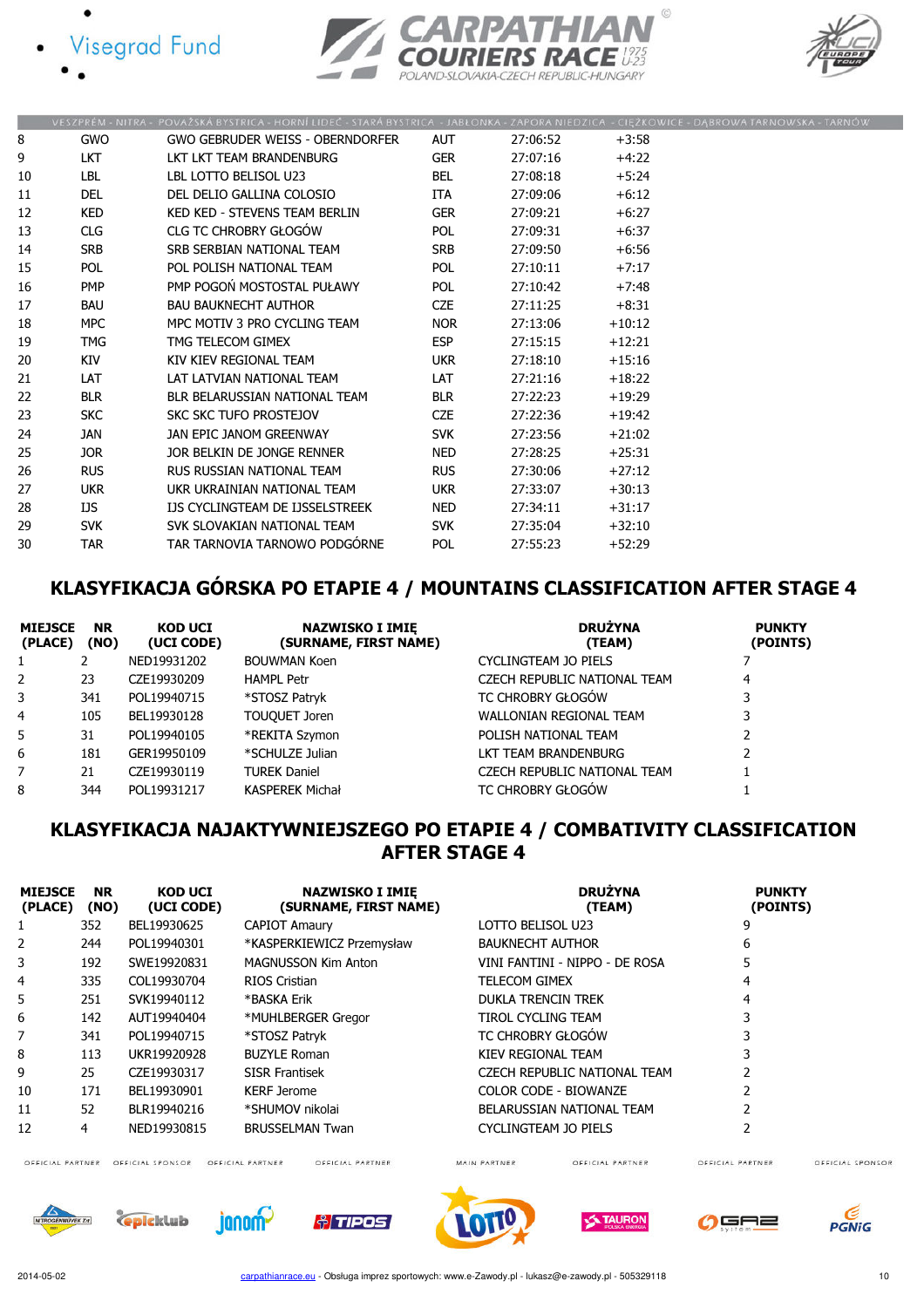







|    |     |             |                     | VESZPRÉM - NITRA - POVAŽSKÁ BYSTRICA - HORNÍ LIDEČ - STARÁ BYSTRICA - JABŁONKA - ZAPORA NIEDZICA - CIEŽKOWICE - DABROWA TARNOWSKA - TARNÓW |  |
|----|-----|-------------|---------------------|--------------------------------------------------------------------------------------------------------------------------------------------|--|
|    |     | NFD19931202 | BOUWMAN Koen        | CYCLINGTEAM JO PIELS                                                                                                                       |  |
| 14 | 33  | POL19930910 | OWSIAN Arkadiusz    | POLISH NATIONAL TEAM                                                                                                                       |  |
| 15 | 351 | GBR19920103 | <b>MCLAY Daniel</b> | LOTTO BELISOL U23                                                                                                                          |  |

# KLASYFIKACJA PUNKTOWA PO ETAPIE 4 / POINTS CLASSIFICATION AFTER STAGE 4

| <b>MIEJSCE</b><br>(PLACE) (NO) | <b>NR</b>      | <b>KOD UCI</b><br>(UCI CODE) | <b>NAZWISKO I IMIĘ</b><br>(SURNAME, FIRST NAME) | <b>DRUŻYNA</b><br>(TEAM)                      | <b>PUNKTY</b><br>(POINTS) |
|--------------------------------|----------------|------------------------------|-------------------------------------------------|-----------------------------------------------|---------------------------|
| $\mathbf{1}$                   | 191            | ROU19920904                  | <b>GROSU Eduard</b>                             | VINI FANTINI - NIPPO - DE ROSA                | 70                        |
| 2                              | 352            | BEL19930625                  | <b>CAPIOT Amaury</b>                            | LOTTO BELISOL U23                             | 45                        |
| 3                              | 244            | POL19940301                  | *KASPERKIEWICZ Przemysław                       | <b>BAUKNECHT AUTHOR</b>                       | 42                        |
| 4                              | 142            | AUT19940404                  | *MUHLBERGER Gregor                              | TIROL CYCLING TEAM                            | 38                        |
| 5                              | $\mathbf{1}$   | NED19921021                  | <b>HOEKSTRA Jochem</b>                          | <b>CYCLINGTEAM JO PIELS</b>                   | 31                        |
| 6                              | 25             | CZE19930317                  | <b>SISR Frantisek</b>                           | CZECH REPUBLIC NATIONAL TEAM                  | 30                        |
| 7                              | 171            | BEL19930901                  | <b>KERF Jerome</b>                              | COLOR CODE - BIOWANZE                         | 29                        |
| 8                              | 101            | BEL19930919                  | <b>CARNEVALI Jean-Albert</b>                    | <b>WALLONIAN REGIONAL TEAM</b>                | 28                        |
| 9                              | 382            | POL19920116                  | <b>WARCHOŁ Bartosz</b>                          | TKK PACIFIC TORUN                             | 25                        |
| 10                             | 42             | LAT19940818                  | *NEILANDS Kristis                               | LATVIAN NATIONAL TEAM                         | 23                        |
| 11                             | 3              | NED19921114                  | <b>VAN RHEE Joey</b>                            | <b>CYCLINGTEAM JO PIELS</b>                   | 23                        |
| 12                             | 95             | RUS19950313                  | *NEMYKIN Danil                                  | RUSSIAN NATIONAL TEAM                         | 22                        |
| 13                             | 114            | UKR19921121                  | MALYNIVSKYI Vasyl                               | KIEV REGIONAL TEAM                            | 22                        |
| 14                             | 383            | POL19920417                  | <b>OBORSKI Dominik</b>                          | TKK PACIFIC TORUŃ                             | 21                        |
| 15                             | 185            | GER19940831                  | *WILLWOHL Willi                                 | LKT TEAM BRANDENBURG                          | 20                        |
| 16                             | 323            | POL19930604                  | JEZIORSKI Rafał                                 | POGOŃ MOSTOSTAL PUŁAWY                        | 20                        |
| 17                             | 21             | CZE19930119                  | <b>TUREK Daniel</b>                             | CZECH REPUBLIC NATIONAL TEAM                  | 19                        |
| 18                             | 144            | AUT19940127                  | *SCHULTUS Patric                                | TIROL CYCLING TEAM                            | 19                        |
|                                | $\overline{2}$ | NED19931202                  | <b>BOUWMAN Koen</b>                             | <b>CYCLINGTEAM JO PIELS</b>                   | 18                        |
| 19<br>20                       | 104            | BEL19920101                  | <b>WASTYN Emiel</b>                             | WALLONIAN REGIONAL TEAM                       | 18                        |
|                                | 221            | AUT19931104                  | <b>GOGL Michael</b>                             | <b>GEBRUDER WEISS - OBERNDORFER</b>           | 17                        |
| 21                             |                | POL19930910                  |                                                 |                                               | 17                        |
| 22<br>23                       | 33<br>303      |                              | <b>OWSIAN Arkadiusz</b><br>MEGGIORINI Andrea    | POLISH NATIONAL TEAM<br>DELIO GALLINA COLOSIO | 17                        |
|                                |                | ITA19920113                  |                                                 |                                               | 17                        |
| 24                             | 41             | LAT19921029                  | <b>LIEPINS Emils</b>                            | LATVIAN NATIONAL TEAM                         |                           |
| 25                             | 302            | ITA19930401                  | <b>GABBURO Davide</b>                           | DELIO GALLINA COLOSIO                         | 16                        |
| 26                             | 5              | NED19920314                  | <b>REINDERS Elmar</b>                           | CYCLINGTEAM JO PIELS                          | 16                        |
| 27                             | 351            | GBR19920103                  | <b>MCLAY Daniel</b>                             | LOTTO BELISOL U23                             | 16                        |
| 28                             | 223            | CZE19920401                  | <b>KOUDELA Tomas</b>                            | <b>GEBRUDER WEISS - OBERNDORFER</b>           | 15                        |
| 29                             | 172            | BEL19930624                  | <b>WARNIER Antoine</b>                          | COLOR CODE - BIOWANZE                         | 14                        |
| 30                             | 184            | GER19940919                  | *SOBALLA Carl                                   | LKT TEAM BRANDENBURG                          | 12                        |
| 31                             | 52             | BLR19940216                  | *SHUMOV nikolai                                 | BELARUSSIAN NATIONAL TEAM                     | 11                        |
| 32                             | 304            | ITA19941225                  | *MARONESE Marco                                 | DELIO GALLINA COLOSIO                         | 11                        |
| 33                             | 265            | NOR19941012                  | *LUNDER Nikolai Tefre                           | MOTIV 3 PRO CYCLING TEAM                      | 10                        |
| 34                             | 31             | POL19940105                  | *REKITA Szymon                                  | POLISH NATIONAL TEAM                          | 9                         |
| 35                             | 183            | GER19930625                  | <b>KOCH Janas</b>                               | <b>LKT TEAM BRANDENBURG</b>                   | 8                         |
| 36                             | 333            | POL19950422                  | *KASPERKIEWICZ Maciej                           | TELECOM GIMEX                                 | 8                         |
| 37                             | 24             | CZE19950531                  | *SCHLEGEL Michal                                | CZECH REPUBLIC NATIONAL TEAM                  | 7                         |
| 38                             | 105            | BEL19930128                  | TOUQUET Joren                                   | WALLONIAN REGIONAL TEAM                       | 6                         |
| 39                             | 381            | POL19951004                  | *PALUTA Michał                                  | TKK PACIFIC TORUN                             | 6                         |
| 40                             | 15             | SVK19940717                  | *GLAJZA Ondrej                                  | SLOVAKIAN NATIONAL TEAM                       | 6                         |
| 41                             | 23             | CZE19930209                  | <b>HAMPL Petr</b>                               | CZECH REPUBLIC NATIONAL TEAM                  | 4                         |
| 42                             | 322            | POL19920312                  | FOLTYN Jakub                                    | POGOŃ MOSTOSTAL PUŁAWY                        | 4                         |
| 43                             | 341            | POL19940715                  | *STOSZ Patryk                                   | TC CHROBRY GŁOGÓW                             | 3                         |
| 44                             | 174            | BEL19950112                  | *KAISE Julien                                   | COLOR CODE - BIOWANZE                         | 3                         |
| 45                             | 225            | GER19920128                  | <b>MEIER Aleksander</b>                         | <b>GEBRUDER WEISS - OBERNDORFER</b>           | 3                         |
| 46                             | 301            | ITA19920316                  | <b>GALLIO Giacomo</b>                           | DELIO GALLINA COLOSIO                         | 2                         |
| 47                             | 43             | LAT19920626                  | <b>VOSEKALNS Andris</b>                         | LATVIAN NATIONAL TEAM                         | 2                         |

OFFICIAL PARTNER OFFICIAL SPONSOR OFFICIAL PARTNER

OFFICIAL PARTNER

MAIN PARTNER

OFFICIAL PARTNER

OFFICIAL PARTNER













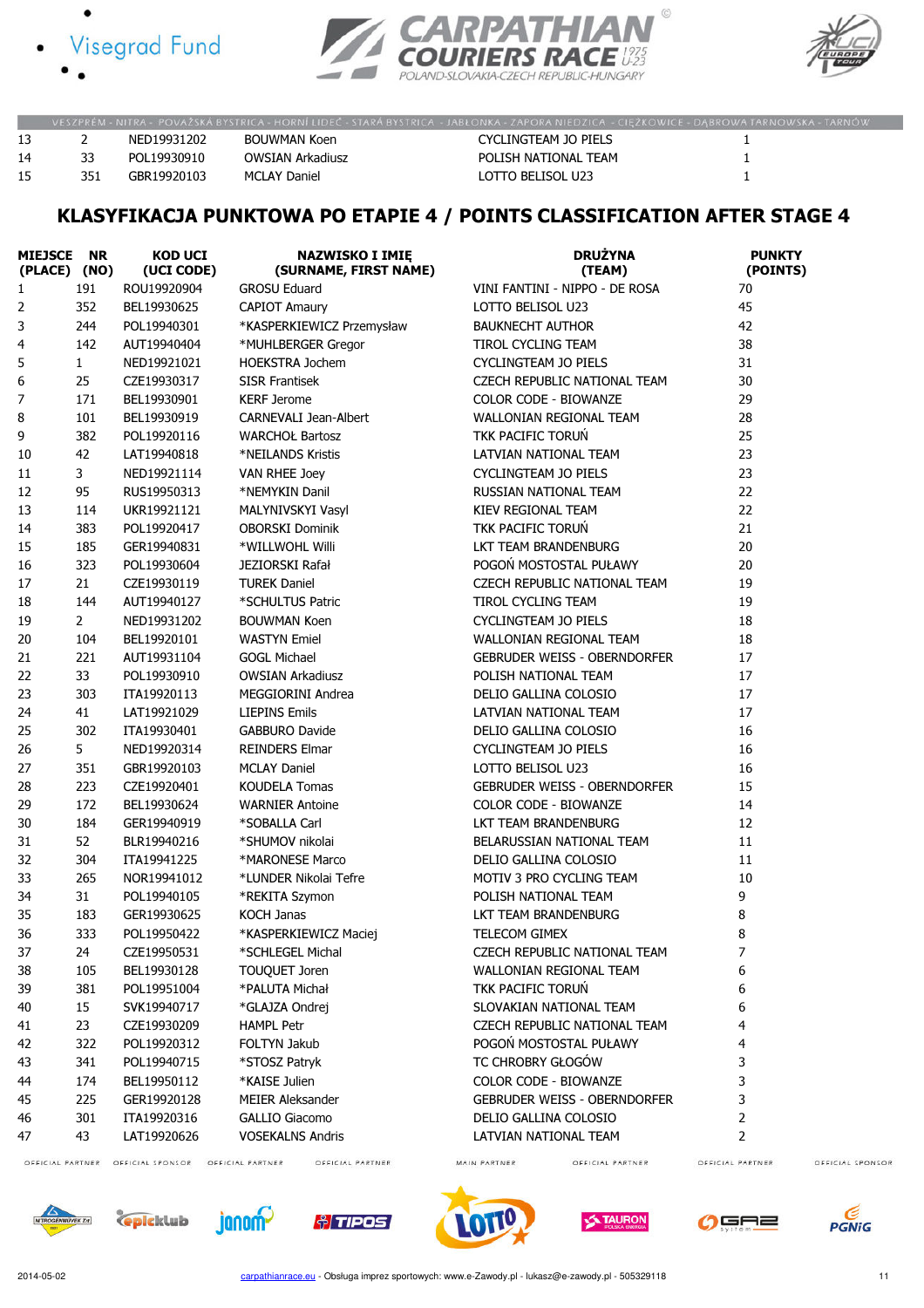



POLAND-SLOVAKIA-CZECH REPUBLIC-HUNGARY



 $\circledcirc$ 

|    |     |              |                      | VESZPRÉM - NITRA - POVAŽSKÁ BYSTRICA - HORNÍ LIDEČ - STARÁ BYSTRICA - JABŁONKA - ZAPORA NIEDZICA - CIEZKOWICE - DABROWA TARNOWSKA - TARNÓW |  |
|----|-----|--------------|----------------------|--------------------------------------------------------------------------------------------------------------------------------------------|--|
| 48 | 103 | BFI 19930914 | VEKEMAN Maxime       | WALLONIAN REGIONAL TEAM                                                                                                                    |  |
| 49 | 321 | POL19920130  | <b>HABA Grzegorz</b> | POGOŃ MOSTOSTAL PUŁAWY                                                                                                                     |  |
| 50 | 234 | SVK19950911  | *HOLOMEK Milan       | EPIC JANOM GREENWAY                                                                                                                        |  |

### KLASYFIKACJA AWANSUJĄCYCH PO ETAPIE 4 / ADVANCE RIDER CLASSIFICATION AFTER STAGE 4

| <b>MIEJSCE</b><br>(PLACE) (NO) | <b>NR</b> | <b>KOD UCI</b><br>(UCI CODE) | <b>NAZWISKO I IMIĘ</b><br>(SURNAME, FIRST NAME) | <b>DRUŻYNA</b><br>(TEAM)                | <b>ETAP1</b><br>(STAGE 1) | <b>PO ETAPIE 4</b><br>(AFTER STAGE 4) | <b>RÓŻN</b><br>(DIFF.) |
|--------------------------------|-----------|------------------------------|-------------------------------------------------|-----------------------------------------|---------------------------|---------------------------------------|------------------------|
| $\mathbf{1}$                   | 144       | AUT19940127                  | *SCHULTUS Patric                                | TIROL CYCLING TEAM                      | 137                       | 70                                    | 67                     |
| 2                              | 31        | POL19940105                  | *REKITA Szymon                                  | POLISH NATIONAL TEAM                    | 66                        | 10                                    | 56                     |
| 3                              | 382       | POL19920116                  | <b>WARCHOŁ Bartosz</b>                          | TKK PACIFIC TORUŃ                       | 62                        | 9                                     | 53                     |
| 4                              | 43        | LAT19920626                  | <b>VOSEKALNS Andris</b>                         | LATVIAN NATIONAL TEAM                   | 130                       | 80                                    | 50                     |
| 5                              | 24        | CZE19950531                  | *SCHLEGEL Michal                                | CZECH REPUBLIC NATIONAL TEAM            | 60                        | 13                                    | 47                     |
| 6                              | 23        | CZE19930209                  | <b>HAMPL Petr</b>                               | CZECH REPUBLIC NATIONAL TEAM            | 58                        | 14                                    | 44                     |
| 7                              | 81        | SRB19940309                  | *BORISAVLJEVIC Milos                            | SERBIAN NATIONAL TEAM                   | 69                        | 25                                    | 44                     |
| 8                              | 252       | SVK19940630                  | *DASKO Mario                                    | <b>DUKLA TRENCIN TREK</b>               | 126                       | 82                                    | 44                     |
| 9                              | 11        | SVK19920725                  | <b>SCHWABIK Johann</b>                          | SLOVAKIAN NATIONAL TEAM                 | 135                       | 93                                    | 42                     |
| 10                             | 113       | UKR19920928                  | <b>BUZYLE Roman</b>                             | KIEV REGIONAL TEAM                      | 128                       | 87                                    | 41                     |
| 11                             | 5         | NED19920314                  | <b>REINDERS Elmar</b>                           | <b>CYCLINGTEAM JO PIELS</b>             | 111                       | 71                                    | 40                     |
| 12                             | 115       | UKR19920222                  | <b>KASIANOV Oleksii</b>                         | KIEV REGIONAL TEAM                      | 65                        | 28                                    | 37                     |
| 13                             | 315       | NED19930316                  | VAN ENGELEN Ande                                | CYCLINGTEAM DE IJSSELSTREEK             | 67                        | 30                                    | 37                     |
| 14                             | 374       | GER19920129                  | <b>WOTSCHKE Sebastian</b>                       | KED - STEVENS TEAM BERLIN               | 56                        | 20                                    | 36                     |
| 15                             | 264       | NOR19940501                  | *KLEIVEN Njal Eivind                            | MOTIV 3 PRO CYCLING TEAM                | 59                        | 23                                    | 36                     |
| 17                             | 141       | AUT19940116                  | *BOSMAN Patrick                                 | TIROL CYCLING TEAM                      | 61                        | 26                                    | 35                     |
| 18                             | 313       | NED19931004                  | <b>KOEDIJK Matthijs</b>                         | <b>CYCLINGTEAM DE IJSSELSTREEK</b>      | 132                       | 97                                    | 35                     |
| 19                             | 172       | BEL19930624                  | <b>WARNIER Antoine</b>                          | <b>COLOR CODE - BIOWANZE</b>            | 40                        | 7                                     | 33                     |
| 20                             | 243       | CZE19930630                  | <b>ZECHMEISTER Tomas</b>                        | <b>BAUKNECHT AUTHOR</b>                 | 113                       | 81                                    | 32                     |
| 21                             | 183       | GER19930625                  | <b>KOCH Janas</b>                               | LKT TEAM BRANDENBURG                    | 73                        | 43                                    | 30                     |
| 23                             | 22        | CZE19930823                  | <b>CHLUPAC Dominik</b>                          | CZECH REPUBLIC NATIONAL TEAM            | 47                        | 21                                    | 26                     |
| 24                             | 182       | GER19950523                  | *BERGER Leon                                    | LKT TEAM BRANDENBURG                    | 152                       | 126                                   | 26                     |
| 25                             | 74        | UKR19930909                  | SHEVTCHUK Roman                                 | UKRAINIAN NATIONAL TEAM                 | 109                       | 84                                    | 25                     |
| 26                             | 263       | NOR19940206                  | *HAKENRUD Anders Lie                            | MOTIV 3 PRO CYCLING TEAM                | 147                       | 122                                   | 25                     |
| 27                             | 274       | NED19921201                  | <b>BAL Tom</b>                                  | BELKIN DE JONGE RENNER                  | 150                       | 125                                   | 25                     |
| 28                             | 365       | HUN19930302                  | <b>VARGA Peter</b>                              | MUGENRACE TEAM PROLOG                   | 151                       | 128                                   | 23                     |
| 29                             | 372       | GER19931228                  | <b>BEYER Maximilian</b>                         | <b>KED - STEVENS TEAM BERLIN</b>        | 146                       | 124                                   | 22                     |
| 30                             | 354       | NZL19940101                  | *MCCORMICK Hayden                               | LOTTO BELISOL U23                       | 38                        | 17                                    | 21                     |
| 31                             | 133       | HUN19950425                  | *LENGYEL Zoltan                                 | <b>UTENSILNORD</b>                      | 121                       | 100                                   | 21                     |
| 32                             | 242       | CZE19940803                  | *KALOJIROS Tomas                                | <b>BAUKNECHT AUTHOR</b>                 | 103                       | 83                                    | 20                     |
| 33                             | 195       | JPN19930915                  | KOISHI Yuma                                     | VINI FANTINI - NIPPO - DE ROSA          | 57                        | 38                                    | 19                     |
| 34                             | 342       | POL19930212                  | <b>ZAJAC Bartosz</b>                            | TC CHROBRY GŁOGÓW                       | 129                       | 110                                   | 19                     |
| 35                             | 333       | POL19950422                  | *KASPERKIEWICZ Maciej                           | TELECOM GIMEX                           | 140                       | 121                                   | 19                     |
| 37                             | 143       | AUT19950304                  | *SCHIPFLINGER Florian                           | TIROL CYCLING TEAM                      | 63                        | 45                                    | 18                     |
| 38                             | 222       | GER19921009                  | <b>KENDLER Benedikt</b>                         | <b>GEBRUDER WEISS - OBERNDORFER 141</b> |                           | 123                                   | 18                     |
| 39                             | 73        | UKR19941113                  | *LUTSYSHYN Roman                                | UKRAINIAN NATIONAL TEAM                 | 148                       | 130                                   | 18                     |
| 40                             | 201       | CZE19920731                  | FILIP Jakub                                     | <b>SKC TUFO PROSTEJOV</b>               | 102                       | 85                                    | 17                     |
| 41                             | 53        | BLR19951009                  | *STROKAV Vasili                                 | BELARUSSIAN NATIONAL TEAM               | 119                       | 103                                   | 16                     |
| 42                             | 192       | SWE19920831                  | <b>MAGNUSSON Kim Anton</b>                      | VINI FANTINI - NIPPO - DE ROSA          | 49                        | 34                                    | 15                     |
| 43                             | 232       | SVK19930125                  | CHALUPCIK Jan                                   | EPIC JANOM GREENWAY                     | 117                       | 102                                   | 15                     |
| 44                             | 161       | ALG19920219                  | HAMZA Abderahmane Mahdi                         | VELO CLUB SOVAC                         | 142                       | 127                                   | 15                     |
| 45                             | 164       | ALG19931016                  | <b>MERDJ Hamza</b>                              | VELO CLUB SOVAC                         | 144                       | 129                                   | 15                     |
| 46                             | 111       | UKR19921118                  | POLIKARPOV Mokhailo                             | KIEV REGIONAL TEAM                      | 100                       | 86                                    | 14                     |
| 47                             | 152       | POL19931118                  | <b>KOTT Konrad</b>                              | WIBATECH FUJI ŻORY                      | 120                       | 106                                   | 14                     |
| 48                             | 153       | POL19940608                  | *JAROMIN Piotr                                  | WIBATECH FUJI ŻORY                      | 131                       | 117                                   | 14                     |

OFFICIAL PARTNER OFFICIAL SPONSOR OFFICIAL PARTNER

OFFICIAL PARTNER

**A**TIPOS

MAIN PARTNER

OFFICIAL PARTNER

OFFICIAL PARTNER











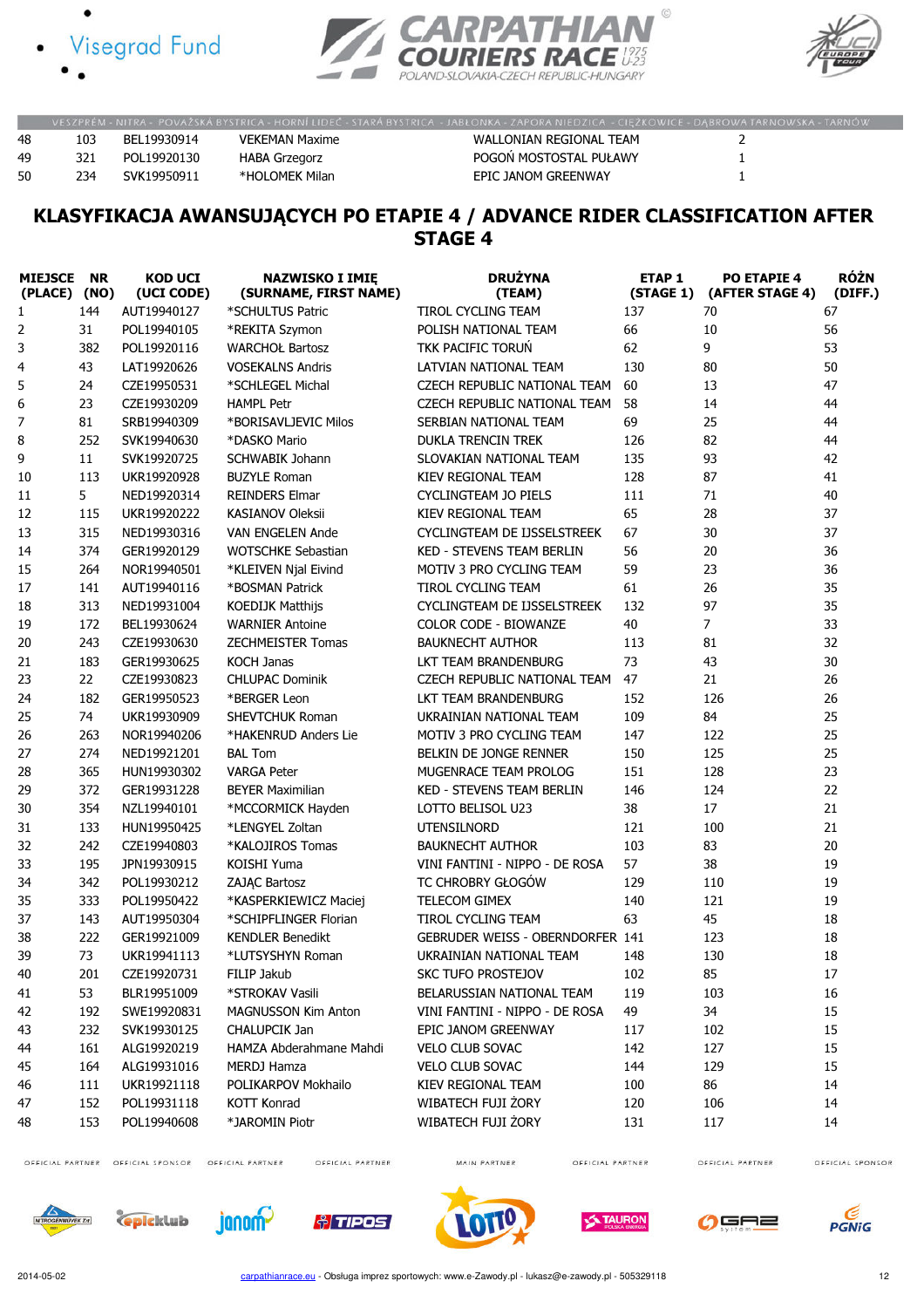





| 45             | LAT19941211 | *BEITANS Krisjanis          | LATVIAN NATIONAL TEAM            | 134 | 120                                    | 14                                                                                                                                         |
|----------------|-------------|-----------------------------|----------------------------------|-----|----------------------------------------|--------------------------------------------------------------------------------------------------------------------------------------------|
| 261            | NOR19930327 | <b>KRISTOFFERSEN Anders</b> | MOTIV 3 PRO CYCLING TEAM         | 90  | 77                                     | 13                                                                                                                                         |
| 373            | GER19941228 | *KRETSCHY Florian           | <b>KED - STEVENS TEAM BERLIN</b> | 122 | 109                                    | 13                                                                                                                                         |
| 322            | POL19920312 | <b>FOLTYN Jakub</b>         | POGOŃ MOSTOSTAL PUŁAWY           | 51  | 39                                     | 12                                                                                                                                         |
| 245            | CZE19920606 | <b>KADUCH Jan</b>           | <b>BAUKNECHT AUTHOR</b>          | 91  | 79                                     | 12                                                                                                                                         |
| 34             | POL19940310 | *MICKIEWICZ Tomasz          | POLISH NATIONAL TEAM             | 107 | 95                                     | 12                                                                                                                                         |
| 21             | CZE19930119 | <b>TUREK Daniel</b>         | CZECH REPUBLIC NATIONAL TEAM     | 19  | 8                                      | 11                                                                                                                                         |
| 271            | NED19940507 | *BOS Maikel                 | BELKIN DE JONGE RENNER           | 99  | 88                                     | 11                                                                                                                                         |
| $\overline{2}$ | NED19931202 | <b>BOUWMAN Koen</b>         | <b>CYCLINGTEAM JO PIELS</b>      | 13  | 3                                      | 10                                                                                                                                         |
| 174            | BEL19950112 | *KAISE Julien               | <b>COLOR CODE - BIOWANZE</b>     | 29  | 19                                     | 10                                                                                                                                         |
| 241            | CZE19920611 | <b>DVORSKY David</b>        | <b>BAUKNECHT AUTHOR</b>          | 46  | 37                                     | 9                                                                                                                                          |
| 224            | AUT19920526 | <b>KUEN Maximilian</b>      |                                  |     | 31                                     | 8                                                                                                                                          |
| 345            | POL19940602 | *SUCHECKI Krzysztof         | TC CHROBRY GŁOGÓW                | 64  | 56                                     | 8                                                                                                                                          |
| 301            | ITA19920316 | <b>GALLIO Giacomo</b>       | DELIO GALLINA COLOSIO            | 70  | 62                                     | 8                                                                                                                                          |
| 55             | BLR19921119 | <b>PADALIAK Pavel</b>       | BELARUSSIAN NATIONAL TEAM        | 149 | 141                                    | 8                                                                                                                                          |
| 332            | POL19950217 | *BROŻYNA Piotr              | <b>TELECOM GIMEX</b>             | 53  | 47                                     | 6                                                                                                                                          |
| 244            | POL19940301 | *KASPERKIEWICZ Przemysław   | <b>BAUKNECHT AUTHOR</b>          | 9   | 4                                      | 5                                                                                                                                          |
| 194            | AUT19930310 | <b>PAULUS Daniel</b>        | VINI FANTINI - NIPPO - DE ROSA   | 55  | 50                                     | 5                                                                                                                                          |
| 371            | GER19930107 | <b>DONATH Felix</b>         | <b>KED - STEVENS TEAM BERLIN</b> | 50  | 46                                     | 4                                                                                                                                          |
| 303            | ITA19920113 | <b>MEGGIORINI Andrea</b>    | DELIO GALLINA COLOSIO            | 79  | 75                                     | 4                                                                                                                                          |
| 105            | BEL19930128 | TOUQUET Joren               | <b>WALLONIAN REGIONAL TEAM</b>   | 21  | 18                                     | 3                                                                                                                                          |
| 102            | BEL19931205 | <b>CONVENS Louis</b>        | <b>WALLONIAN REGIONAL TEAM</b>   | 36  | 33                                     | 3                                                                                                                                          |
| 324            | POL19940421 | *KIETLIŃSKI Wojciech        | POGOŃ MOSTOSTAL PUŁAWY           | 71  | 68                                     | 3                                                                                                                                          |
| 331            | POL19950402 | *TALAGA Patryk              | <b>TELECOM GIMEX</b>             | 95  | 92                                     | 3                                                                                                                                          |
| 12             | SVK19950911 | *HARAG Tomas                | SLOVAKIAN NATIONAL TEAM          | 136 | 133                                    | 3                                                                                                                                          |
| 71             | UKR19951012 | *GLADYSH Roman              | UKRAINIAN NATIONAL TEAM          | 145 | 142                                    | 3                                                                                                                                          |
| 142            | AUT19940404 | *MUHLBERGER Gregor          | <b>TIROL CYCLING TEAM</b>        | 3   | $\mathbf{1}$                           | $\overline{2}$                                                                                                                             |
| 341            | POL19940715 | *STOSZ Patryk               | TC CHROBRY GŁOGÓW                | 14  | 12                                     | $\overline{2}$                                                                                                                             |
| 3              | NED19921114 | <b>VAN RHEE Joey</b>        | <b>CYCLINGTEAM JO PIELS</b>      | 76  | 74                                     | $\overline{2}$                                                                                                                             |
| 325            | POL19920930 | <b>CZERKIES Michał</b>      | POGOŃ MOSTOSTAL PUŁAWY           | 118 | 116                                    | $\overline{2}$                                                                                                                             |
|                |             |                             |                                  |     | <b>GEBRUDER WEISS - OBERNDORFER 39</b> | VESZPREM - NITRA - POVAZSKA BISTRICA - HORNI LIDEC - STARA BISTRICA - JABEONKA - ZAPORA NIEDZICA - CIĘZKOWICE - DĄBROWA TARNOWSKA - TARNOW |

# KOLEJNOŚĆ POJAZDÓW TECHNICZNYCH NA ETAPIE 5 / ORDER OF TECHNICAL CAR ON STAGE 5

| LP<br>(ON) | <b>KOD UCI</b><br>(UCI CODE) | <b>DRUŽYNA</b><br>(TEAM)            |
|------------|------------------------------|-------------------------------------|
| 1          | <b>TIR</b>                   | TIROL CYCLING TEAM                  |
| 2          | <b>VFN</b>                   | VINI FANTINI - NIPPO - DE ROSA      |
| 3          | CJP.                         | CYCLINGTEAM JO PIELS                |
| 4          | <b>BAU</b>                   | <b>BAUKNECHT AUTHOR</b>             |
| 5          | WAL                          | WALLONIAN REGIONAL TEAM             |
| 6          | <b>CCB</b>                   | COLOR CODE - BIOWANZE               |
| 7          | <b>CZE</b>                   | CZECH REPUBLIC NATIONAL TEAM        |
| 8          | <b>PAC</b>                   | TKK PACIFIC TORUN                   |
| 9          | <b>POL</b>                   | POLISH NATIONAL TEAM                |
| 10         | <b>CLG</b>                   | TC CHROBRY GŁOGÓW                   |
| 11         | GWO                          | <b>GEBRUDER WEISS - OBERNDORFER</b> |
| 12         | LBL.                         | LOTTO BELISOL U23                   |
| 13         | KED                          | <b>KED - STEVENS TEAM BERLIN</b>    |
| 14         | LKT                          | LKT TEAM BRANDENBURG                |
| 15         | <b>MPC</b>                   | MOTIV 3 PRO CYCLING TEAM            |
| 16         | <b>SRB</b>                   | SERBIAN NATIONAL TEAM               |
| 17         | KIV                          | KIEV REGIONAL TEAM                  |
| 18         | IJS                          | CYCLINGTEAM DE IJSSELSTREEK         |

OFFICIAL PARTNER OFFICIAL SPONSOR OFFICIAL PARTNER

OFFICIAL PARTNER

MAIN PARTNER

OFFICIAL PARTNER

OFFICIAL PARTNER

OFFICIAL SPONSOR







*<u>ti TIPOS</u>* 







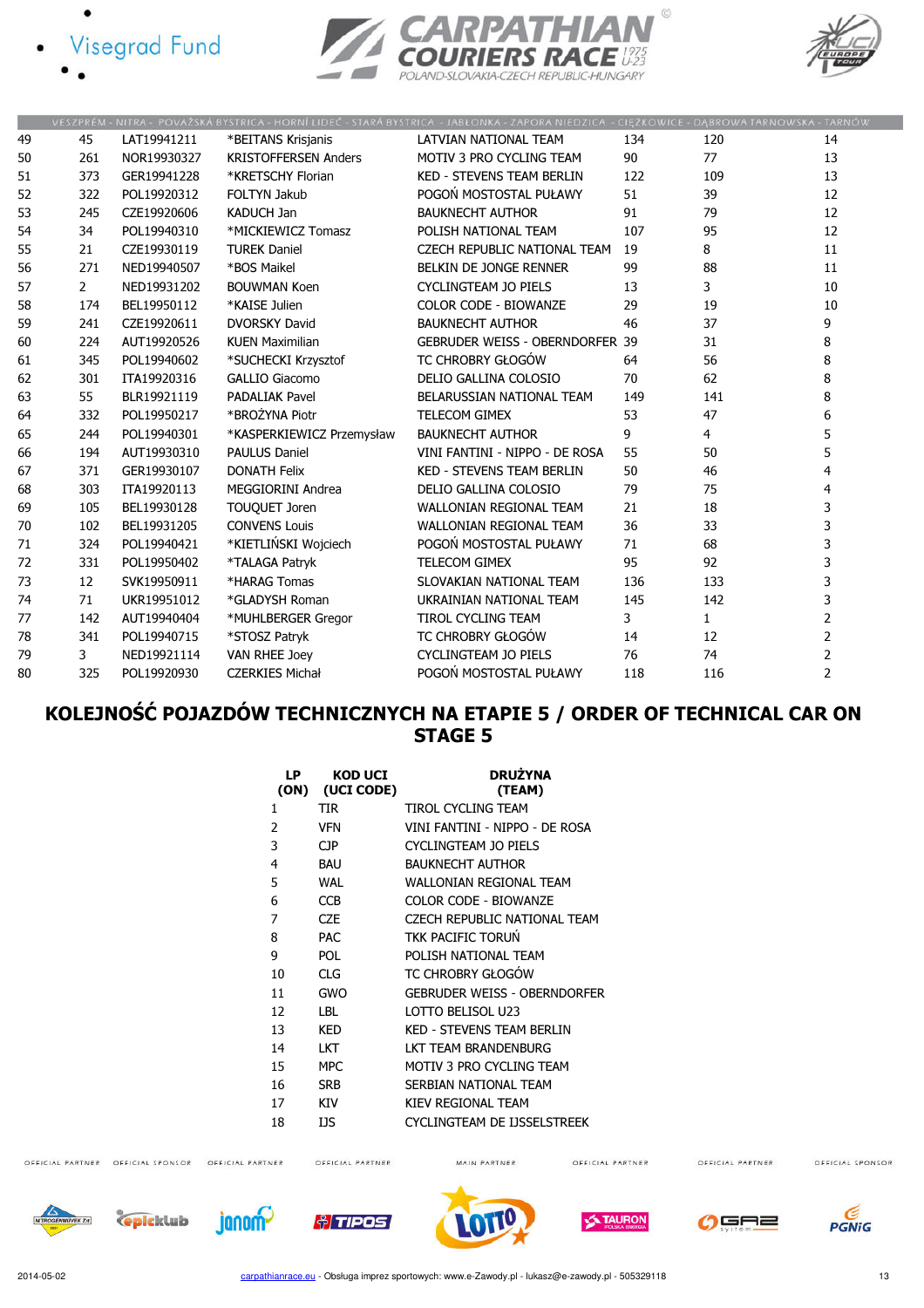







|    |            | VESZPRÉM - NITRA - POVAŽSKÁ BYSTRICA - HORNÍ LIDEČ - STARÁ BYSTRICA - JABŁONKA - ZAPORA NIEDZICA - CIEŽKOWICE - DABROWA TARNOWSKA - TARNÓW |
|----|------------|--------------------------------------------------------------------------------------------------------------------------------------------|
| 19 | LAT        | LATVIAN NATIONAL TEAM                                                                                                                      |
| 20 | <b>PMP</b> | POGOŃ MOSTOSTAL PUŁAWY                                                                                                                     |
| 21 | <b>DEL</b> | DELIO GALLINA COLOSIO                                                                                                                      |
| 22 | TMG        | <b>TELECOM GIMEX</b>                                                                                                                       |
| 23 | <b>RUS</b> | RUSSIAN NATIONAL TEAM                                                                                                                      |
| 24 | <b>SVK</b> | SLOVAKIAN NATIONAL TEAM                                                                                                                    |
| 25 | <b>BLR</b> | BELARUSSIAN NATIONAL TEAM                                                                                                                  |
| 26 | <b>SKC</b> | SKC TUFO PROSTEJOV                                                                                                                         |
| 27 | <b>DUK</b> | <b>DUKLA TRENCIN TREK</b>                                                                                                                  |
| 28 | <b>UKR</b> | UKRAINIAN NATIONAL TEAM                                                                                                                    |
| 29 | JOR.       | BELKIN DE JONGE RENNER                                                                                                                     |
| 30 | <b>UNA</b> | <b>UTENSILNORD</b>                                                                                                                         |
| 31 | JAN        | EPIC JANOM GREENWAY                                                                                                                        |
| 32 | <b>TAR</b> | TARNOVIA TARNOWO PODGÓRNE                                                                                                                  |
| 33 | WIB        | WIBATECH FUJI ZORY                                                                                                                         |
| 34 | <b>VCS</b> | <b>VELO CLUB SOVAC</b>                                                                                                                     |
| 35 | <b>MTP</b> | MUGENRACE TEAM PROLOG                                                                                                                      |
|    |            |                                                                                                                                            |

#### KOMUNIKAT KOMISJI SĘDZIOWSKIEJ / COMMUNIQUE COMMISSARIES PANEL

Z powodu kraksy w strefie 3km zawodnicy otrzymują czas głównej grupy 2:26:16 3, 41, 113, 245, 251, 383

Becouse of crash in the zone of last 3km the following riders have been accredited with the time of the main group 2:26:16 3, 41, 113, 245, 251, 383

Zawodnik 274 – kara przepisy UCI punkt 12.1.040 - 11.1.2 – 10 sekund – 30CHF

Rider 274 – UCI rules point 12.1.040 - 11.1.2 – 10 seconds – 30CHF

## PODZIAŁ KOSZULEK NA ETAPIE / JERSEY HOLDERS ON STAGE



LOTTO

Klasyfikacja punktowa - koszulka czerwona Classification by places – red jersey

فواسط

**Tort** 

MUHLBERGER Gregor (142) TIROL CYCLING TEAM

## TIPOS